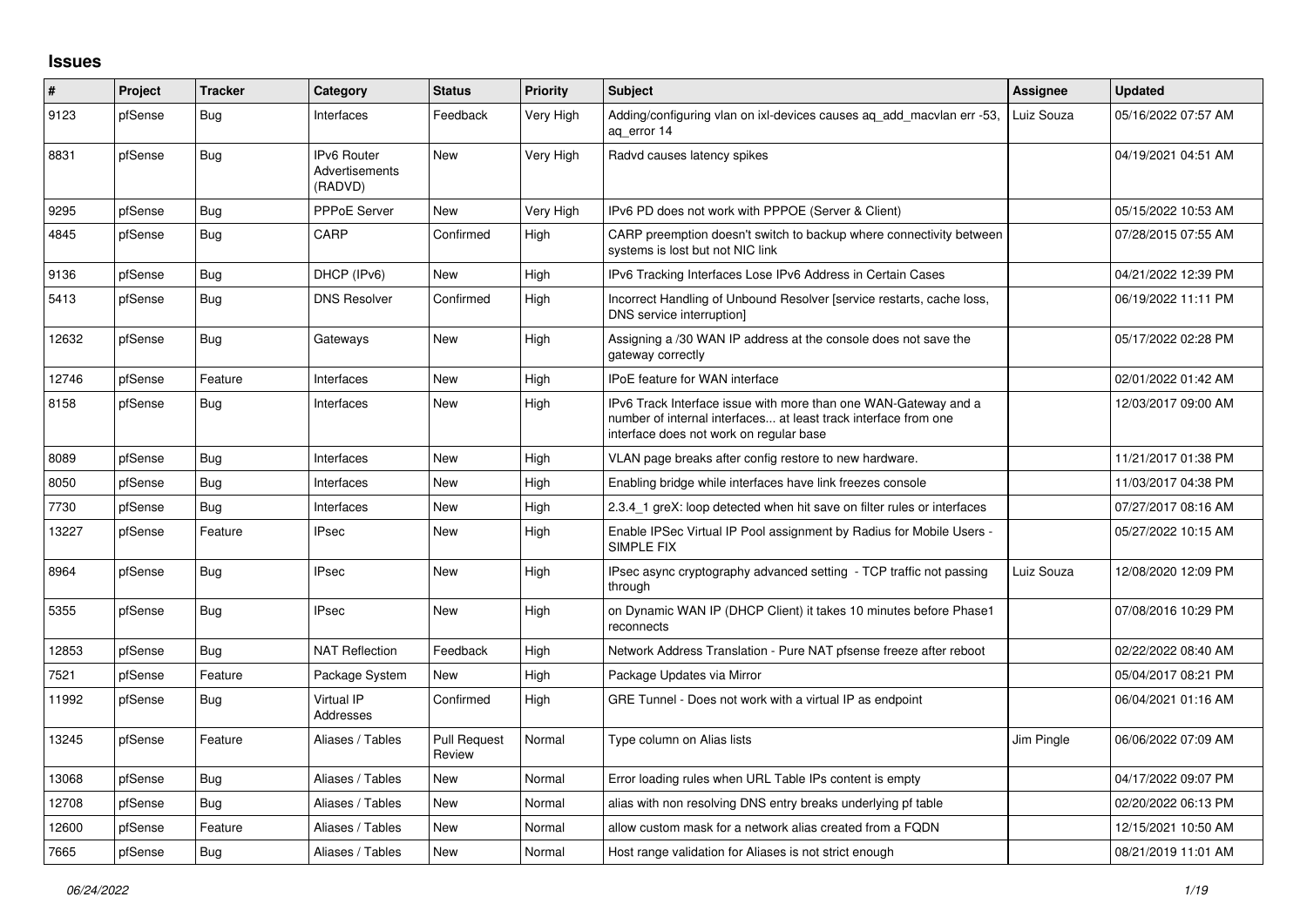| $\vert$ # | Project | <b>Tracker</b> | Category         | <b>Status</b>                 | <b>Priority</b> | <b>Subject</b>                                                                                            | Assignee              | <b>Updated</b>      |
|-----------|---------|----------------|------------------|-------------------------------|-----------------|-----------------------------------------------------------------------------------------------------------|-----------------------|---------------------|
| 3387      | pfSense | Feature        | Aliases / Tables | <b>New</b>                    | Normal          | process alias urltable Frequency                                                                          |                       | 08/21/2019 11:01 AM |
| 1979      | pfSense | Feature        | Aliases / Tables | New                           | Normal          | Add some default read-only system aliases                                                                 | Jim Pingle            | 08/21/2019 11:01 AM |
| 13260     | pfSense | Feature        | Authentication   | <b>New</b>                    | Normal          | Add support for OpenVPN static-challenge                                                                  |                       | 06/09/2022 02:04 PM |
| 13093     | pfSense | <b>Bug</b>     | Authentication   | In Progress                   | Normal          | LDAP authentication fails with extended query and RFC2307 group<br>lookups enabled                        | Chris Linstruth       | 05/31/2022 07:20 AM |
| 12726     | pfSense | <b>Bug</b>     | Authentication   | New                           | Normal          | LDAP select container button auto populate                                                                |                       | 01/25/2022 01:48 PM |
| 12715     | pfSense | <b>Bug</b>     | Authentication   | New                           | Normal          | Long system startup time when LDAP is configured and unavailable<br>during startup.                       | Christian<br>McDonald | 01/24/2022 05:50 AM |
| 12519     | pfSense | Bug            | Authentication   | New                           | Normal          | Fail authentication using special character in password via the LDAP<br>connector                         |                       | 11/12/2021 07:39 AM |
| 12458     | pfSense | Feature        | Authentication   | <b>New</b>                    | Normal          | Use "unixHomeDirectory" instead of "homeDirectory" when LDAP<br>authentication server is Active Directory |                       | 10/15/2021 08:18 AM |
| 12283     | pfSense | <b>Bug</b>     | Authentication   | <b>New</b>                    | Normal          | LDAP/RADIUS authentication servers configuration does not allow<br>source IP address to be specified      |                       | 08/20/2021 01:15 AM |
| 12225     | pfSense | <b>Bug</b>     | Authentication   | <b>Pull Request</b><br>Review | Normal          | Group membership field is not needed for remote groups                                                    | <b>Viktor Gurov</b>   | 05/17/2022 02:21 PM |
| 12095     | pfSense | Bug            | Authentication   | <b>New</b>                    | Normal          | Memory leak in pcscd                                                                                      |                       | 06/01/2022 01:01 PM |
| 12091     | pfSense | Feature        | Authentication   | New                           | Normal          | RFE: Add support for sssd authentication                                                                  |                       | 12/10/2021 04:55 PM |
| 10843     | pfSense | Feature        | Authentication   | New                           | Normal          | Allow user manager settings to specify multiple authentication servers                                    |                       | 01/13/2022 07:22 AM |
| 10765     | pfSense | Bug            | Authentication   | <b>New</b>                    | Normal          | Ampersands in Idap_extended_query are escaped twice                                                       |                       | 09/02/2020 07:55 AM |
| 9937      | pfSense | Feature        | Authentication   | <b>New</b>                    | Normal          | OpenVPN Login User Privilege                                                                              |                       | 11/29/2019 08:46 AM |
| 9288      | pfSense | Feature        | Authentication   | New                           | Normal          | SSHGuard add pfSense signature in standard                                                                |                       | 08/14/2019 01:19 PM |
| 9222      | pfSense | Feature        | Authentication   | <b>New</b>                    | Normal          | Add sshguard log when release an IP                                                                       |                       | 08/14/2019 01:00 PM |
| 9165      | pfSense | Feature        | Authentication   | New                           | Normal          | only IPs can be added to sshguard whitelist                                                               |                       | 04/21/2022 12:39 PM |
| 8087      | pfSense | Bug            | Authentication   | New                           | Normal          | Provide Calling-Station-ID to RADIUS backed VPN connections                                               |                       | 06/06/2020 05:36 AM |
| 6742      | pfSense | Feature        | Authentication   | New                           | Normal          | OAuth2 authentication for OpenVPN (and for FreeRadius)                                                    | Jim Thompson          | 10/19/2020 09:19 AM |
| 5825      | pfSense | Feature        | Authentication   | <b>New</b>                    | Normal          | Allow EAP-RADIUS for authentication servers                                                               |                       | 08/21/2019 10:32 AM |
| 5652      | pfSense | <b>Bug</b>     | Authentication   | New                           | Normal          | Radius IETF Class Group Assignment - Incorrect Standard                                                   |                       | 08/13/2019 01:39 PM |
| 4242      | pfSense | Feature        | Authentication   | New                           | Normal          | Two Factor or OTP Authentication for Admin Interface                                                      |                       | 01/04/2022 12:07 PM |
| 4098      | pfSense | Feature        | Authentication   | <b>New</b>                    | Normal          | Add option to force a password change on login                                                            |                       | 08/21/2019 10:31 AM |
| 12774     | pfSense | <b>Bug</b>     | Backup / Restore | New                           | Normal          | Picture widget image is not saved in backup                                                               |                       | 04/04/2022 04:48 AM |
| 12553     | pfSense | Feature        | Backup / Restore | New                           | Normal          | Auto Config Backup: Allow selecting multiple backups for deletion                                         |                       | 02/22/2022 04:27 AM |
| 12249     | pfSense | <b>Bug</b>     | Backup / Restore | New                           | Normal          | HAProxy causing failed ACB backups                                                                        |                       | 11/15/2021 11:58 PM |
| 11110     | pfSense | Bug            | Backup / Restore | New                           | Normal          | Backup file should be checked before restoring a specific area                                            |                       | 12/05/2020 02:50 PM |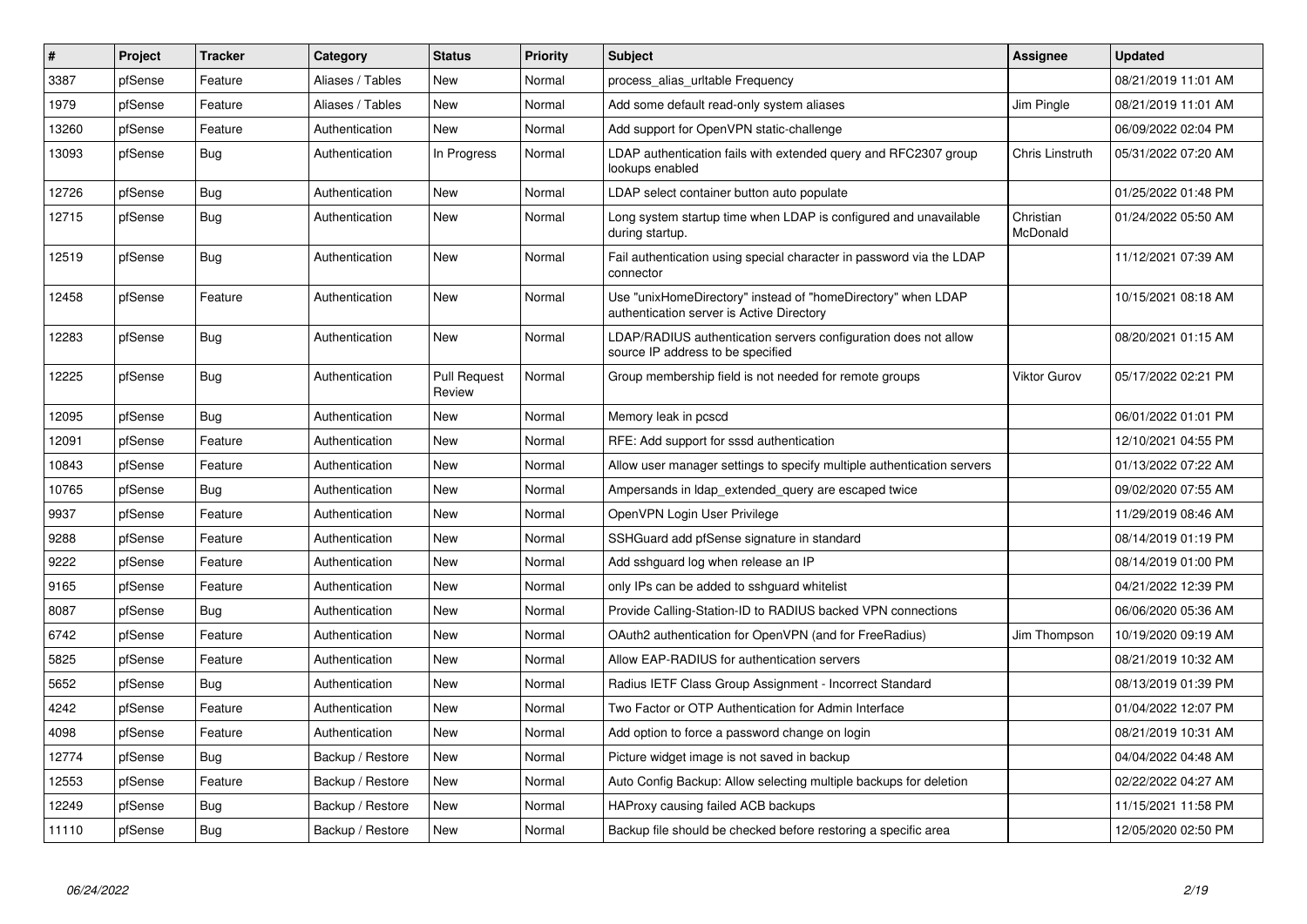| ∦     | Project | <b>Tracker</b> | Category              | <b>Status</b> | <b>Priority</b> | Subject                                                                                                                 | <b>Assignee</b>   | <b>Updated</b>      |
|-------|---------|----------------|-----------------------|---------------|-----------------|-------------------------------------------------------------------------------------------------------------------------|-------------------|---------------------|
| 9775  | pfSense | Feature        | Backup / Restore      | New           | Normal          | AutoConfigBackup - Rolling per day/hour cap on changes, retention<br>policy                                             |                   | 09/20/2019 09:19 AM |
| 8076  | pfSense | Bug            | Backup / Restore      | New           | Normal          | User can easily apply an unusable interface configuration after restore                                                 |                   | 08/14/2019 10:52 AM |
| 7757  | pfSense | Bug            | Backup / Restore      | New           | Normal          | Auto Config Backup fails to upload unless Default Gateway is up                                                         |                   | 08/16/2019 12:47 PM |
| 4681  | pfSense | Feature        | Backup / Restore      | New           | Normal          | AutoConfigBackup make a way to easily download a saved backup                                                           |                   | 08/16/2019 12:46 PM |
| 3697  | pfSense | Feature        | Backup / Restore      | New           | Normal          | New backup/restore area: Certificates                                                                                   |                   | 03/11/2017 11:30 AM |
| 3696  | pfSense | Feature        | Backup / Restore      | New           | Normal          | Multiple items backup/restore                                                                                           |                   | 06/06/2014 02:33 PM |
| 1367  | pfSense | Feature        | Backup / Restore      | New           | Normal          | Input validation on partial config restores                                                                             |                   | 03/21/2011 01:16 AM |
| 286   | pfSense | Feature        | Backup / Restore      | New           | Normal          | Backup/restore users individually                                                                                       |                   | 01/09/2021 03:48 PM |
| 12782 | pfSense | Todo           | Build / Release       | New           | Normal          | Disable compatibility flag                                                                                              | <b>Brad Davis</b> | 05/17/2022 02:33 PM |
| 4472  | pfSense | Feature        | Build / Release       | New           | Normal          | Cryptographically sign every (sub-)release                                                                              |                   | 08/13/2019 12:53 PM |
| 13290 | pfSense | Regression     | <b>Captive Portal</b> | Feedback      | Normal          | My PfSense version 2.7 is returning the error "dummynet bad switch<br>21" every time I activate my Captive Portals (7). |                   | 06/20/2022 06:01 PM |
| 13226 | pfSense | Bug            | Captive Portal        | Confirmed     | Normal          | Captive Portal doesn't disconnect established OpenVPN link                                                              | Reid Linnemann    | 05/30/2022 10:38 AM |
| 13215 | pfSense | Bug            | <b>Captive Portal</b> | Assigned      | Normal          | Allowed MAC/IP/Hostname traffic counts for authorized users                                                             | Reid Linnemann    | 05/31/2022 05:31 PM |
| 12730 | pfSense | Bug            | <b>Captive Portal</b> | New           | Normal          | RADIUS accounting does not work if WAN is down                                                                          |                   | 01/26/2022 05:13 AM |
| 12648 | pfSense | <b>Bug</b>     | <b>Captive Portal</b> | New           | Normal          | Undocumented variables 'listenporthttp' and 'listenporthttps'                                                           |                   | 12/28/2021 10:44 AM |
| 12467 | pfSense | Bug            | <b>Captive Portal</b> | <b>New</b>    | Normal          | CP error on client disconnect after reboot                                                                              |                   | 10/17/2021 05:35 AM |
| 12357 | pfSense | Bug            | <b>Captive Portal</b> | New           | Normal          | Captive Portal popup Logout button loads full login page in popup when<br>clicked                                       |                   | 10/27/2021 12:10 PM |
| 11379 | pfSense | Feature        | <b>Captive Portal</b> | <b>New</b>    | Normal          | <b>Template Roll Printer</b>                                                                                            |                   | 02/07/2021 05:26 AM |
| 11189 | pfSense | Feature        | <b>Captive Portal</b> | New           | Normal          | Captive Portal - Tarpit option                                                                                          |                   | 12/23/2020 06:44 PM |
| 9627  | pfSense | Feature        | <b>Captive Portal</b> | New           | Normal          | Captive Portal only shows authenticated users                                                                           |                   | 08/14/2019 02:48 PM |
| 7971  | pfSense | Feature        | <b>Captive Portal</b> | New           | Normal          | Allow import, export and synchronization of MACs under Captive Portal<br>service                                        |                   | 10/19/2017 04:56 AM |
| 6956  | pfSense | Feature        | <b>Captive Portal</b> | New           | Normal          | Allow more control over concurrent logins                                                                               |                   | 11/23/2016 12:01 PM |
| 3377  | pfSense | Feature        | Captive Portal        | New           | Normal          | OAuth2 authentication in captive portal                                                                                 | Jim Thompson      | 10/19/2020 09:13 AM |
| 3053  | pfSense | Feature        | <b>Captive Portal</b> | New           | Normal          | Automatically add DHCP static addresses to CP passthru-mac                                                              |                   | 06/21/2013 11:54 AM |
| 2963  | pfSense | Feature        | <b>Captive Portal</b> | New           | Normal          | Captive Portal MAC authentication request                                                                               |                   | 08/22/2017 09:09 PM |
| 2573  | pfSense | Feature        | <b>Captive Portal</b> | <b>New</b>    | Normal          | Captive Portal support of RADIUS POD (Packet of Disconnect)                                                             |                   | 10/17/2016 03:14 AM |
| 2025  | pfSense | Feature        | <b>Captive Portal</b> | New           | Normal          | Captive Portal: Easy accessible Logout page instead of Logout pop-up<br>window                                          |                   | 02/06/2016 04:59 AM |
| 1924  | pfSense | Feature        | Captive Portal        | <b>New</b>    | Normal          | Ability of CP's allowed IP addresses to use aliases                                                                     |                   | 07/26/2018 04:28 AM |
| 1831  | pfSense | Feature        | Captive Portal        | New           | Normal          | Captive portal IPv6 support                                                                                             | Reid Linnemann    | 05/25/2022 07:57 AM |
| 1675  | pfSense | Bug            | Captive Portal        | New           | Normal          | Captive portal logout problems with pop-up blockers.                                                                    | Jared Dillard     | 03/28/2016 01:37 PM |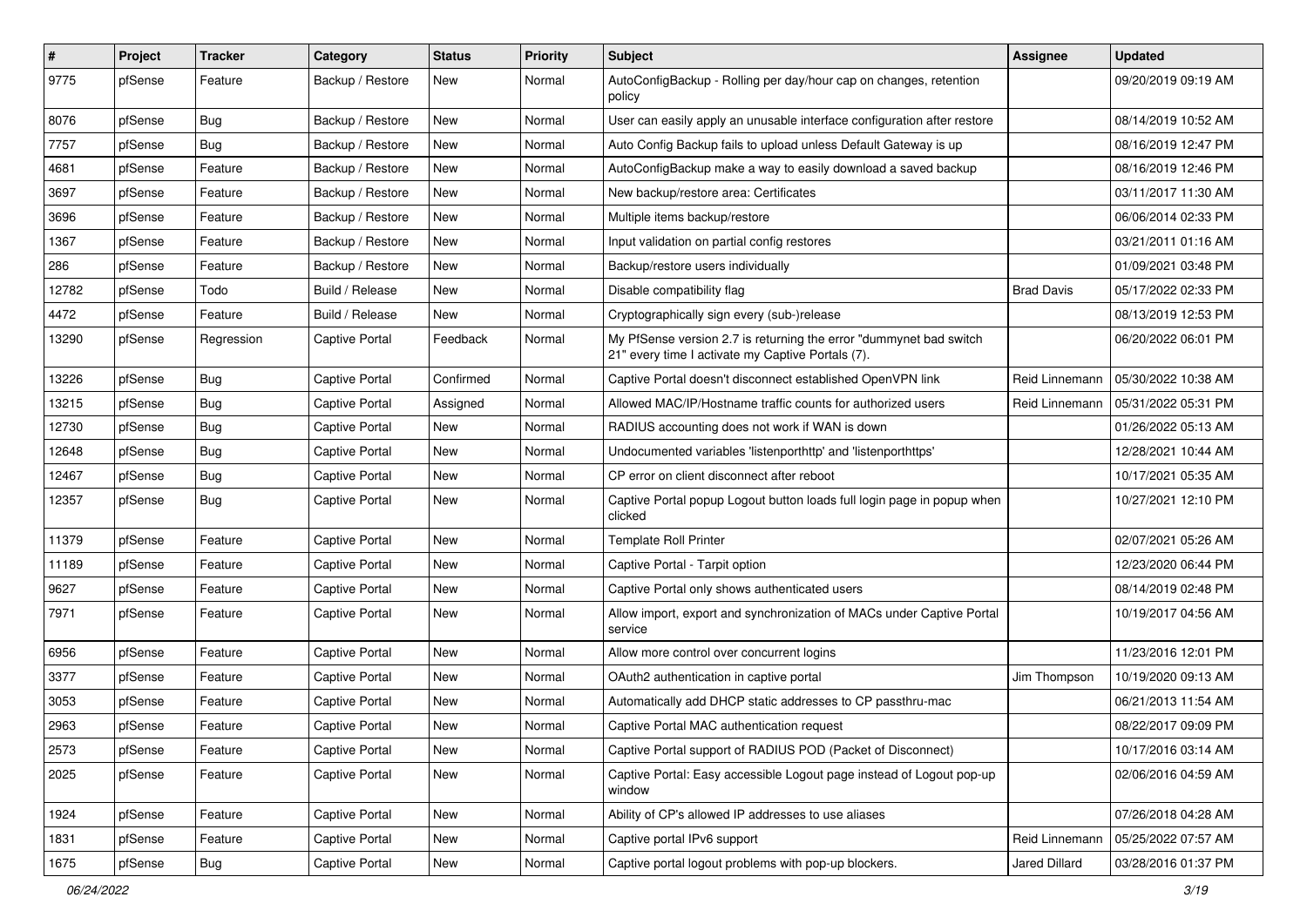| #     | <b>Project</b> | <b>Tracker</b> | Category                 | <b>Status</b>                 | <b>Priority</b> | <b>Subject</b>                                                                                                        | <b>Assignee</b> | <b>Updated</b>      |
|-------|----------------|----------------|--------------------------|-------------------------------|-----------------|-----------------------------------------------------------------------------------------------------------------------|-----------------|---------------------|
| 385   | pfSense        | Feature        | <b>Captive Portal</b>    | <b>New</b>                    | Normal          | Reverse captive portal                                                                                                |                 | 08/13/2019 12:23 PM |
| 8567  | pfSense        | <b>Bug</b>     | CARP                     | <b>New</b>                    | Normal          | Using IPv6 VIP alias for services may affect CARP IPv6 VIP work                                                       |                 | 06/12/2018 01:26 PM |
| 8566  | pfSense        | Bug            | CARP                     | <b>New</b>                    | Normal          | Wrong IPv6 source in NS request in case using of IPv6 alias                                                           |                 | 06/12/2018 01:26 PM |
| 8100  | pfSense        | <b>Bug</b>     | CARP                     | <b>New</b>                    | Normal          | pfsync Initially Deletes States on Primary for Connections Established<br>through Secondary                           | Luiz Souza      | 02/08/2022 12:59 PM |
| 5849  | pfSense        | <b>Bug</b>     | CARP                     | <b>New</b>                    | Normal          | Routing fail on CARP IPsec                                                                                            |                 | 12/18/2021 04:41 PM |
| 2218  | pfSense        | Feature        | CARP                     | <b>New</b>                    | Normal          | Ability to delay CARP master status at boot time                                                                      |                 | 03/03/2021 11:57 AM |
| 2099  | pfSense        | Todo           | CARP                     | New                           | Normal          | Remove "queue" from CARP traffic                                                                                      |                 | 01/19/2012 10:59 AM |
| 12737 | pfSense        | <b>Bug</b>     | Certificates             | <b>New</b>                    | Normal          | CApath is not defined by default in curl                                                                              |                 | 05/17/2022 02:30 PM |
| 11203 | pfSense        | Bug            | Certificates             | <b>New</b>                    | Normal          | certificate manager very slow                                                                                         |                 | 12/31/2020 11:57 AM |
| 2276  | pfSense        | Feature        | Certificates             | <b>New</b>                    | Normal          | Remote CRL fetch support                                                                                              |                 | 02/06/2016 04:14 AM |
| 1268  | pfSense        | Feature        | Certificates             | <b>New</b>                    | Normal          | Allow mass renewing of certs                                                                                          |                 | 11/01/2019 03:17 PM |
| 1257  | pfSense        | Feature        | Certificates             | <b>Pull Request</b><br>Review | Normal          | Handle encypted CA/Certificate private keys                                                                           |                 | 10/12/2020 07:12 AM |
| 13288 | pfSense        | Bug            | Configuration<br>Backend | <b>New</b>                    | Normal          | Encode FreeRADIUS Custom Options                                                                                      |                 | 06/20/2022 10:36 AM |
| 13287 | pfSense        | Feature        | Configuration<br>Backend | <b>New</b>                    | Normal          | Encode OpenVPN Custom Options                                                                                         |                 | 06/20/2022 10:33 AM |
| 12483 | pfSense        | Bug            | Configuration<br>Backend | <b>New</b>                    | Normal          | GUI creates inconsistent config.xml                                                                                   |                 | 10/23/2021 06:48 AM |
| 10833 | pfSense        | <b>Bug</b>     | Configuration<br>Backend | <b>New</b>                    | Normal          | unbound exits on configuration error when link status flaps on LAN<br>interface                                       |                 | 08/13/2020 11:53 PM |
| 6398  | pfSense        | Bug            | Configuration<br>Backend | New                           | Normal          | If config cannot be loaded due to corruption or bug, it isn't handled<br>gracefully (just stops)                      |                 | 08/13/2019 01:23 PM |
| 5902  | pfSense        | Todo           | Configuration<br>Backend | New                           | Normal          | Use a common place for default values                                                                                 |                 | 08/13/2019 12:53 PM |
| 3895  | pfSense        | Feature        | Configuration<br>Backend | <b>New</b>                    | Normal          | Timeout for "Apply change"                                                                                            |                 | 01/25/2021 08:07 AM |
| 13268 | pfSense        | Todo           | Console Menu             | Ready To Test                 | Normal          | columns don't align nicely in console with medium-long interface names                                                |                 | 06/12/2022 10:32 PM |
| 13249 | pfSense        | <b>Bug</b>     | Console Menu             | <b>New</b>                    | Normal          | Running playback comands multiple times results in PHP error                                                          |                 | 06/06/2022 07:02 AM |
| 7747  | pfSense        | Feature        | Console Menu             | <b>New</b>                    | Normal          | Minor UI Tweak: Make hitting enter on the console (esp via SSH)<br>should not log you out, but simply redraw the menu |                 | 08/01/2017 04:03 PM |
| 6469  | pfSense        | Feature        | Console Menu             | <b>New</b>                    | Normal          | Improve help + self documentation in console PHP shell                                                                |                 | 08/13/2019 01:23 PM |
| 2693  | pfSense        | Feature        | Console Menu             | New                           | Normal          | Allow mapping mapping non-physical interfaces via console                                                             | Mathieu Simon   | 11/27/2012 03:00 PM |
| 13165 | pfSense        | Feature        | Dashboard                | <b>Pull Request</b><br>Review | Normal          | Feat: live update for Services dashboard widget                                                                       |                 | 05/15/2022 01:48 AM |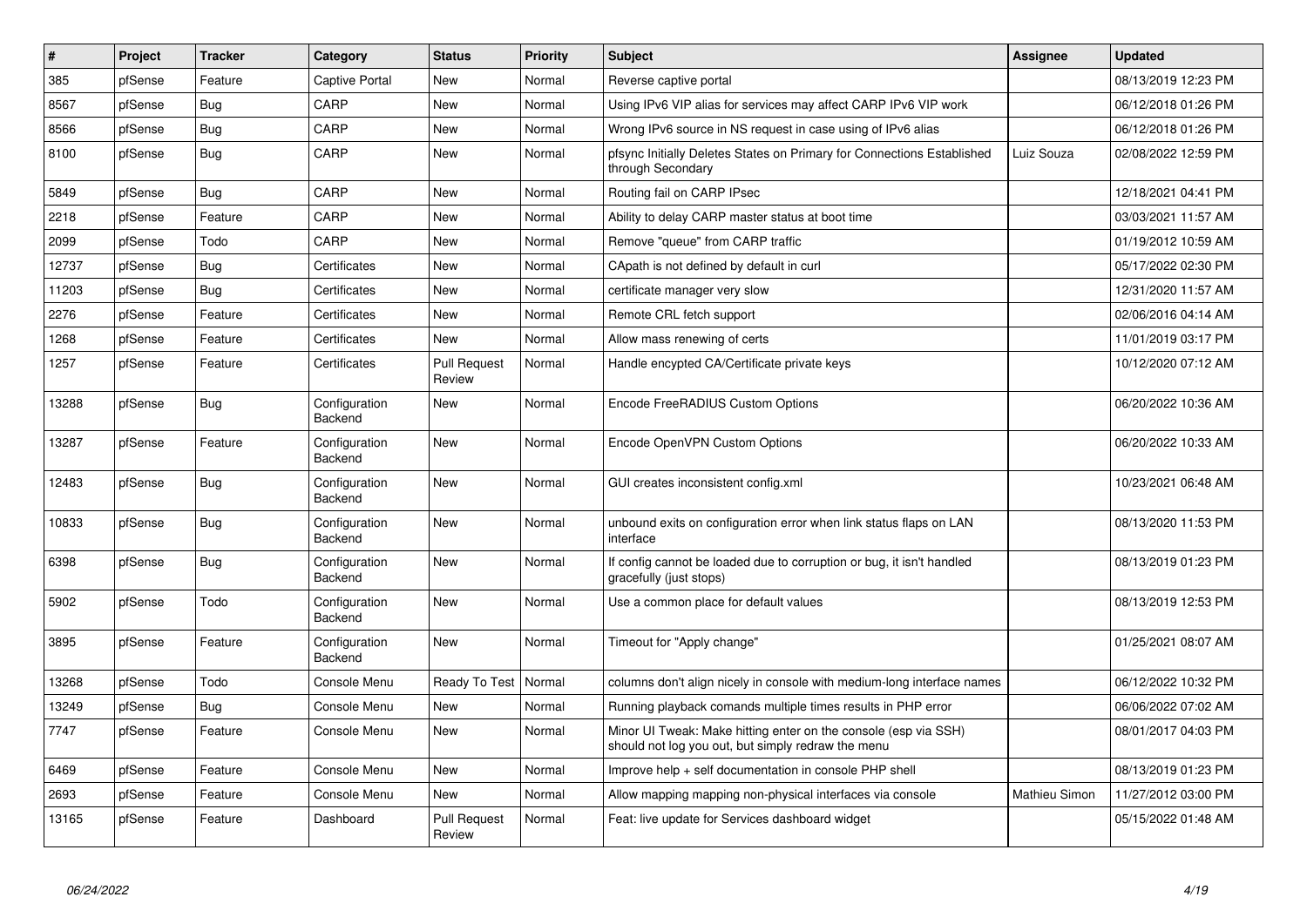| $\vert$ # | Project | <b>Tracker</b> | Category        | <b>Status</b>                 | <b>Priority</b> | <b>Subject</b>                                                                                         | <b>Assignee</b>     | <b>Updated</b>      |
|-----------|---------|----------------|-----------------|-------------------------------|-----------------|--------------------------------------------------------------------------------------------------------|---------------------|---------------------|
| 12673     | pfSense | Bug            | Dashboard       | <b>Pull Request</b><br>Review | Normal          | Firewall Logs Widget fails to update at intervals below 5 seconds.                                     | <b>Viktor Gurov</b> | 05/17/2022 02:20 PM |
| 11759     | pfSense | <b>Bug</b>     | Dashboard       | New                           | Normal          | Traffic graphs on dashboard double upload on pppoe links                                               |                     | 12/30/2021 04:00 AM |
| 10401     | pfSense | Feature        | Dashboard       | New                           | Normal          | Request: ability to sort/separate stopped/running Service(s) on<br>Dashboard -> Services Status widget |                     | 03/31/2020 04:48 PM |
| 9677      | pfSense | Bug            | Dashboard       | New                           | Normal          | Dashboard hangs when widget needs data from a remote host which is<br>down                             |                     | 08/13/2019 09:15 AM |
| 7974      | pfSense | Feature        | Dashboard       | <b>New</b>                    | Normal          | <b>ZFS RAID Monitor Not available</b>                                                                  |                     | 08/20/2019 01:34 PM |
| 7182      | pfSense | Feature        | Dashboard       | New                           | Normal          | Break up System Widget on the Dashboard                                                                |                     | 08/21/2019 08:59 AM |
| 7113      | pfSense | Bug            | Dashboard       | New                           | Normal          | Interface name in Traffic Graphs                                                                       |                     | 12/31/2021 05:40 PM |
| 4646      | pfSense | Feature        | Dashboard       | New                           | Normal          | Recover valuable vertical screen real estate in dashboard                                              |                     | 04/20/2015 07:46 PM |
| 2479      | pfSense | Feature        | Dashboard       | <b>New</b>                    | Normal          | Allow reordering of the traffic graphs on the dashboard                                                |                     | 06/08/2012 04:13 PM |
| 7244      | pfSense | Feature        | Developer Tools | New                           | Normal          | Publish pfsense as a Vagrant Basebox                                                                   |                     | 01/29/2019 04:09 AM |
| 13273     | pfSense | <b>Bug</b>     | DHCP (IPv4)     | New                           | Normal          | dholient can use conflicting recorded leases                                                           |                     | 06/14/2022 11:07 AM |
| 13256     | pfSense | Feature        | DHCP (IPv4)     | New                           | Normal          | Better handling of duplicate IPs in static DHCP assignments                                            |                     | 06/11/2022 04:51 PM |
| 13217     | pfSense | <b>Bug</b>     | DHCP (IPv4)     | New                           | Normal          | dhclient using default pid file location which does not exist                                          | Viktor Gurov        | 05/26/2022 08:09 AM |
| 12959     | pfSense | Bug            | DHCP (IPv4)     | Feedback                      | Normal          | dhcplease process wrongly update host file if client-hostname is empty                                 |                     | 03/28/2022 10:26 AM |
| 12922     | pfSense | <b>Bug</b>     | DHCP (IPv4)     | New                           | Normal          | Classless static routes received on DHCP WAN can override chosen<br>default gateway                    |                     | 03/28/2022 10:08 AM |
| 11927     | pfSense | Feature        | DHCP (IPv4)     | Feedback                      | Normal          | Allow DHCP not to serve a gateway - small fix                                                          |                     | 01/03/2022 04:17 PM |
| 10345     | pfSense | Feature        | DHCP (IPv4)     | <b>New</b>                    | Normal          | DHCP lease distinction between online and offline                                                      |                     | 03/16/2020 07:56 AM |
| 9732      | pfSense | Feature        | DHCP (IPv4)     | New                           | Normal          | System UTC time offset in DHCP Option 2                                                                |                     | 09/06/2019 08:39 PM |
| 9343      | pfSense | Bug            | DHCP (IPv4)     | New                           | Normal          | diag arp.php times out with large DHCPD leases table                                                   |                     | 08/14/2019 01:19 PM |
| 9130      | pfSense | Feature        | DHCP (IPv4)     | New                           | Normal          | Request ID [#INC-16195]: DHCP - PXE Boot                                                               |                     | 09/10/2020 01:39 PM |
| 8614      | pfSense | Bug            | DHCP (IPv4)     | New                           | Normal          | Cannot remove Additional BOOTP/DHCP Options                                                            |                     | 08/21/2019 09:15 AM |
| 8330      | pfSense | Feature        | DHCP (IPv4)     | New                           | Normal          | add options for ddns-local-address statements                                                          |                     | 04/27/2021 12:31 PM |
| 8179      | pfSense | Bug            | DHCP (IPv4)     | Feedback                      | Normal          | Incorrect reverse DNS zone in DHCP server config for<br>non-octet-aligned subnet mask                  | Renato Botelho      | 02/09/2022 11:17 PM |
| 7405      | pfSense | Feature        | DHCP (IPv4)     | <b>New</b>                    | Normal          | Ability to add dhcp host reservations from "Diagnostics -> ARP table"                                  |                     | 10/12/2020 08:22 AM |
| 7172      | pfSense | Bug            | DHCP (IPv4)     | <b>New</b>                    | Normal          | Sorting by hostname in Services > DHCP Server > LAN should be<br>"natural" (alphanumeric friendly)     |                     | 08/20/2019 03:47 PM |
| 6960      | pfSense | Feature        | DHCP (IPv4)     | New                           | Normal          | Consider replacing ISC DHCP server with KEA DHCP                                                       |                     | 09/24/2020 01:59 PM |
| 6615      | pfSense | Feature        | DHCP (IPv4)     | New                           | Normal          | new DHCP server option                                                                                 |                     | 08/13/2019 01:39 PM |
| 6362      | pfSense | <b>Bug</b>     | DHCP (IPv4)     | Confirmed                     | Normal          | DHCP Client ID not used                                                                                |                     | 07/09/2021 06:30 AM |
| 5080      | pfSense | Feature        | DHCP (IPv4)     | New                           | Normal          | Settings tab under Services>DHCP Server                                                                |                     | 08/13/2019 12:53 PM |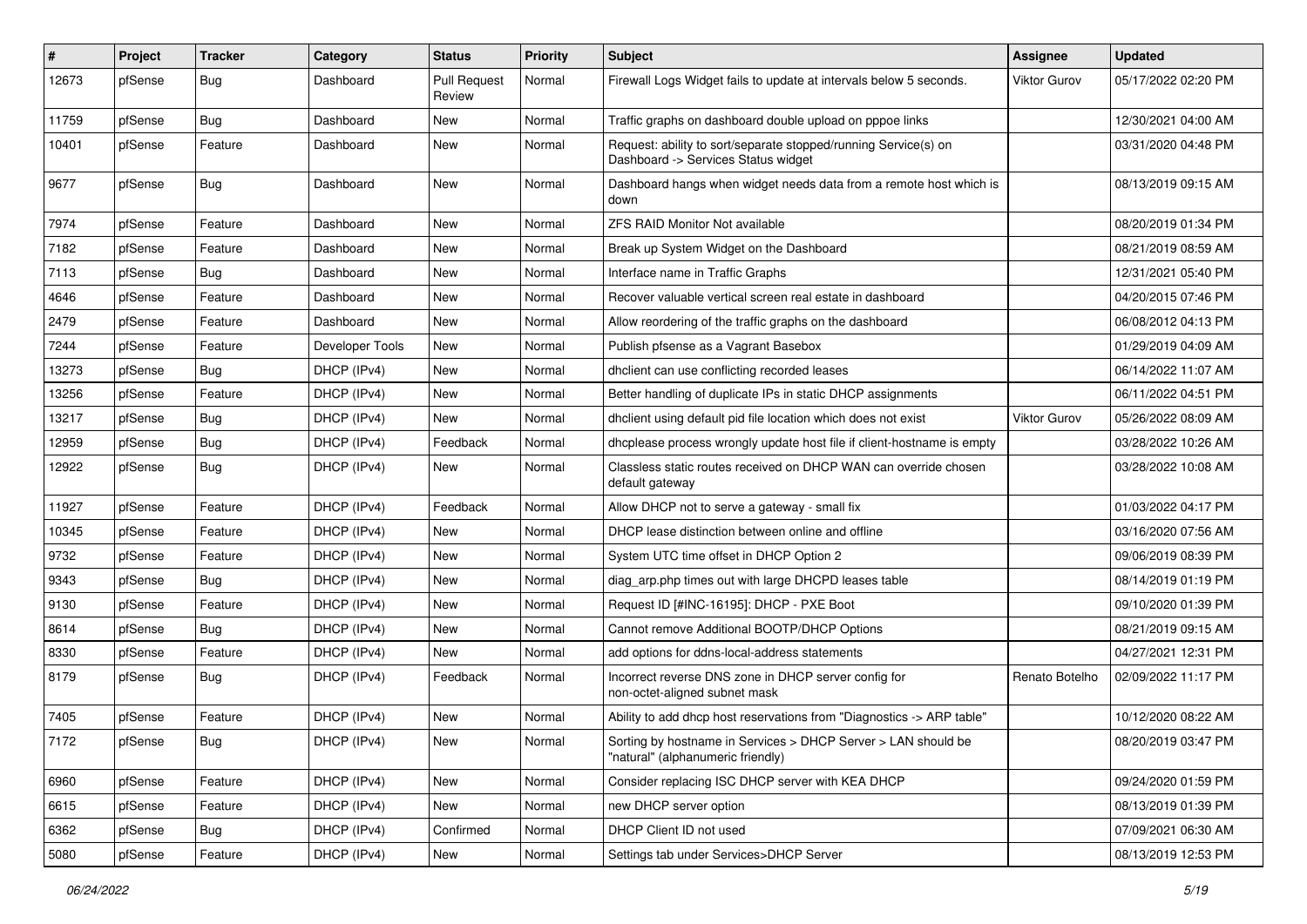| #     | Project | <b>Tracker</b> | Category          | <b>Status</b> | <b>Priority</b> | <b>Subject</b>                                                                                 | Assignee | <b>Updated</b>      |
|-------|---------|----------------|-------------------|---------------|-----------------|------------------------------------------------------------------------------------------------|----------|---------------------|
| 4899  | pfSense | Feature        | DHCP (IPv4)       | New           | Normal          | Additional BOOTP/DHCP Options should allow a force option                                      |          | 01/02/2018 02:24 PM |
| 4061  | pfSense | Bug            | DHCP (IPv4)       | Confirmed     | Normal          | dhcpd doesn't send client-hostname to peer, breaking DHCP lease<br>registrations w/HA          |          | 02/24/2017 08:58 PM |
| 3771  | pfSense | Bug            | DHCP (IPv4)       | <b>New</b>    | Normal          | Webinterface and dhcpdcrashes with 500+ static leases                                          |          | 08/21/2019 09:26 AM |
| 3534  | pfSense | Feature        | DHCP (IPv4)       | <b>New</b>    | Normal          | DDNS using arbitrary zone primary                                                              |          | 07/08/2014 11:40 AM |
| 3404  | pfSense | Bug            | DHCP (IPv4)       | New           | Normal          | DHCP Server Fails to Start on Interfaces that are Slow to Come Online<br>During Boot           |          | 02/11/2014 05:09 PM |
| 2983  | pfSense | Feature        | DHCP (IPv4)       | <b>New</b>    | Normal          | DHCPD: Add vendor-class-identifier and MAC-OIDs                                                |          | 05/29/2020 09:24 PM |
| 2774  | pfSense | Feature        | DHCP (IPv4)       | New           | Normal          | Extend DHCP Pools code to allow using different subnets                                        |          | 08/19/2019 10:27 AM |
| 13296 | pfSense | Feature        | DHCP (IPv6)       | <b>New</b>    | Normal          | Add support for DHCP6 OPTION_PD_EXCLUDE (RFC 6603)                                             |          | 06/22/2022 09:31 PM |
| 13253 | pfSense | Bug            | DHCP (IPv6)       | New           | Normal          | dhcp6c" is not restarted when applying settings when multiple WANs<br>are configured for DHCP6 |          | 06/06/2022 02:58 PM |
| 13248 | pfSense | Regression     | DHCP (IPv6)       | <b>New</b>    | Normal          | IPv6 Router Advertisements runs when config.xml does not contain an<br>entry for the interface |          | 06/05/2022 07:44 PM |
| 13237 | pfSense | Bug            | DHCP (IPv6)       | <b>New</b>    | Normal          | dhcp6c script cannot be executed safely                                                        |          | 06/01/2022 11:20 AM |
| 12947 | pfSense | Bug            | DHCP (IPv6)       | <b>New</b>    | Normal          | DHCP6 client does not take any action if the interface IPv6 address<br>changes during renewal  |          | 06/19/2022 09:34 PM |
| 12823 | pfSense | Bug            | DHCP (IPv6)       | <b>New</b>    | Normal          | Multiple DHCP6 WAN connections PPPoE interface 'defached' status                               |          | 02/18/2022 05:39 AM |
| 12581 | pfSense | Regression     | DHCP (IPv6)       | New           | Normal          | CARP IPv6 assigned address does not get advertised to endpoints with<br><b>RADV</b>            |          | 12/16/2021 02:34 PM |
| 10822 | pfSense | Bug            | DHCP (IPv6)       | <b>New</b>    | Normal          | Deprecated IPv6 prefix won't be announced as deprecated to clients                             |          | 08/10/2020 09:23 AM |
| 10714 | pfSense | Bug            | DHCP (IPv6)       | New           | Normal          | radvd only gives out the prefix of the "first" IPv6 address of an interface                    |          | 10/06/2020 01:03 PM |
| 9536  | pfSense | Feature        | DHCP (IPv6)       | New           | Normal          | Support dynamic prefix in DHCPv6 Server                                                        |          | 05/25/2022 04:27 AM |
| 7821  | pfSense | Bug            | DHCP (IPv6)       | New           | Normal          | GIF does not support broadcast                                                                 |          | 08/29/2017 10:50 AM |
| 7734  | pfSense | Bug            | DHCP (IPv6)       | New           | Normal          | Using opton ia pd0 does not renew prefix and prefix get dropped                                |          | 07/31/2017 03:46 AM |
| 7138  | pfSense | Bug            | DHCP (IPv6)       | Assigned      | Normal          | Pfsense wide dhcpv6 client doesn't recognise ifid statement                                    |          | 04/21/2022 12:39 PM |
| 6691  | pfSense | Bug            | DHCP (IPv6)       | New           | Normal          | dhcp6c quits after only two tries if no response was received                                  |          | 12/07/2020 04:25 PM |
| 6283  | pfSense | Feature        | DHCP (IPv6)       | New           | Normal          | Register DHCPv6 leases with DNS resolver                                                       |          | 08/21/2019 10:48 AM |
| 6051  | pfSense | <b>Bug</b>     | DHCP (IPv6)       | <b>New</b>    | Normal          | DHCPv6 Client Failure for additional WAN Address causes<br>2-seconds-service-restart-loop      |          | 12/03/2020 01:08 AM |
| 5950  | pfSense | Feature        | DHCP (IPv6)       | New           | Normal          | DHCPv6 Server support for PD of PD-obtained networks                                           |          | 03/04/2016 03:04 AM |
| 3185  | pfSense | Feature        | DHCP (IPv6)       | New           | Normal          | Accommodate a DHCPv6 failover-like mechanism                                                   |          | 11/24/2017 10:44 AM |
| 12508 | pfSense | Bug            | <b>DHCP Relay</b> | New           | Normal          | DHCP Relay over VPN                                                                            |          | 11/06/2021 11:25 AM |
| 12120 | pfSense | Feature        | <b>DHCP Relay</b> | New           | Normal          | Permit several sets of destination DHCP servers in DHCP relay                                  |          | 07/11/2021 05:41 PM |
| 11149 | pfSense | <b>Bug</b>     | <b>DHCP Relay</b> | New           | Normal          | DHCP relay won't start with DHCP server behind gateway                                         |          | 03/22/2021 05:13 AM |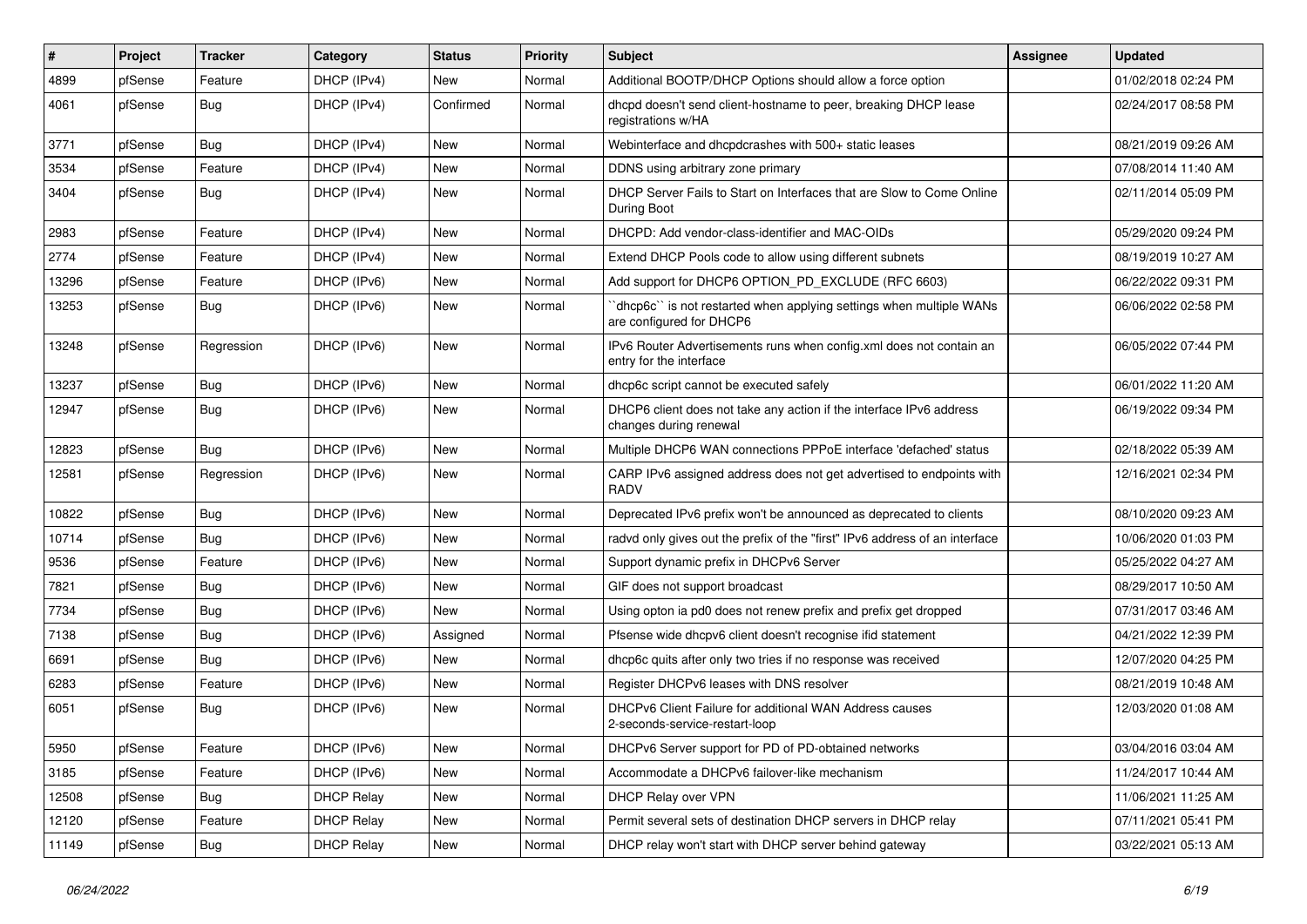| $\#$  | Project | <b>Tracker</b> | Category             | <b>Status</b>                 | Priority | <b>Subject</b>                                                                                                                | Assignee   | <b>Updated</b>      |
|-------|---------|----------------|----------------------|-------------------------------|----------|-------------------------------------------------------------------------------------------------------------------------------|------------|---------------------|
| 10904 | pfSense | Feature        | <b>DHCP Relay</b>    | <b>Pull Request</b><br>Review | Normal   | Support vti interfaces in dhcrelay                                                                                            | Luiz Souza | 10/12/2020 07:35 AM |
| 10715 | pfSense | Bug            | <b>DHCP Relay</b>    | New                           | Normal   | DHCPv6 relay always uses the "first" IPv6 address of an interface                                                             |            | 06/29/2020 05:01 AM |
| 9680  | pfSense | Feature        | <b>DHCP Relay</b>    | <b>New</b>                    | Normal   | Seperate DHCP Server and relay per interface                                                                                  |            | 02/27/2020 10:47 AM |
| 4680  | pfSense | Bug            | <b>DHCP Relay</b>    | <b>New</b>                    | Normal   | DHCP relay does not work with DHCP server on other end of OpenVPN<br>tunnel                                                   |            | 05/05/2015 06:55 PM |
| 11856 | pfSense | Feature        | Diagnostics          | New                           | Normal   | Replace/add Alias or DNS names for known LAN addresses in the<br>State table                                                  |            | 04/27/2021 08:01 AM |
| 7590  | pfSense | Bug            | Diagnostics          | <b>New</b>                    | Normal   | diag edit do not save when nothing to sae (in directory browse view)                                                          |            | 05/20/2017 05:04 PM |
| 7589  | pfSense | <b>Bug</b>     | Diagnostics          | <b>New</b>                    | Normal   | diag edit.php old print info box                                                                                              |            | 05/20/2017 05:02 PM |
| 5556  | pfSense | Feature        | Diagnostics          | <b>New</b>                    | Normal   | No error when downloading non-existing file on Diagnostics/Execute                                                            |            | 08/20/2019 03:43 PM |
| 4456  | pfSense | Feature        | Diagnostics          | New                           | Normal   | Packet capture additional filtering options                                                                                   |            | 08/20/2019 03:30 PM |
| 3796  | pfSense | <b>Bug</b>     | Diagnostics          | Confirmed                     | Normal   | States summary fails and is very slow with large state tables                                                                 |            | 12/11/2021 08:03 PM |
| 1656  | pfSense | Feature        | Diagnostics          | <b>New</b>                    | Normal   | Teach pfctl to kill states by port number                                                                                     |            | 08/21/2019 09:55 AM |
| 12139 | pfSense | Feature        | <b>DNS Forwarder</b> | <b>New</b>                    | Normal   | Add support in for specifying a DNSMASQ configuration file                                                                    |            | 07/16/2021 09:45 PM |
| 2410  | pfSense | Feature        | <b>DNS Forwarder</b> | <b>New</b>                    | Normal   | Support name based aliasing via CNAMEs or some other mechanism.                                                               |            | 12/11/2012 09:56 PM |
| 13254 | pfSense | <b>Bug</b>     | <b>DNS Resolver</b>  | <b>New</b>                    | Normal   | DNS resolver does not update "unbound.conf" file during link down<br>events                                                   |            | 06/08/2022 07:55 AM |
| 12612 | pfSense | Bug            | <b>DNS Resolver</b>  | <b>New</b>                    | Normal   | DNS Resolver is restarted during every "rc.newwanip" event                                                                    |            | 06/03/2022 07:13 AM |
| 10624 | pfSense | <b>Bug</b>     | <b>DNS Resolver</b>  | New                           | Normal   | Unbound configuration memory leak with python module $+$ register<br>DHCP leases active                                       |            | 02/26/2021 10:27 AM |
| 10342 | pfSense | <b>Bug</b>     | <b>DNS Resolver</b>  | <b>New</b>                    | Normal   | Unbound domain overrides stop resolving periodically. They only<br>resume after the service has been restarted.               |            | 03/13/2020 10:35 AM |
| 10143 | pfSense | <b>Bug</b>     | <b>DNS Resolver</b>  | New                           | Normal   | System hostname DNS entry is assigned to the wrong IP on multi-wan<br>setups                                                  |            | 12/31/2019 02:33 PM |
| 9654  | pfSense | <b>Bug</b>     | <b>DNS Resolver</b>  | <b>New</b>                    | Normal   | After reboot, the DNS resolver must be restarted before it will advertise<br>the ipv6 DNS address of the router.              |            | 11/20/2020 03:12 AM |
| 9436  | pfSense | Feature        | <b>DNS Resolver</b>  | <b>New</b>                    | Normal   | Unbound: enable dnstap support                                                                                                |            | 03/27/2019 07:54 PM |
| 9037  | pfSense | Bug            | <b>DNS Resolver</b>  | <b>New</b>                    | Normal   | Unbound not logging to syslog after reboot                                                                                    |            | 10/12/2018 05:09 AM |
| 8236  | pfSense | Feature        | <b>DNS Resolver</b>  | <b>New</b>                    | Normal   | Ability to configure "forward-first" and "forward-host" options for more<br>robust domain overrides in DNS Resolver           |            | 12/26/2017 01:26 AM |
| 7852  | pfSense | Feature        | <b>DNS Resolver</b>  | New                           | Normal   | Add views support to Unbound GUI                                                                                              |            | 09/11/2017 12:26 PM |
| 7152  | pfSense | Bug            | <b>DNS Resolver</b>  | <b>New</b>                    | Normal   | Unbound / DNS Resolver issue if "Register DHCP static mappings in<br>the DNS Resolver" set before wildcard DNS custom options |            | 12/18/2021 04:59 PM |
| 7096  | pfSense | <b>Bug</b>     | <b>DNS Resolver</b>  | Feedback                      | Normal   | Unbound fails to start on boot if specific network devices are configured<br>in the "Network Interfaces"                      |            | 11/22/2021 08:59 AM |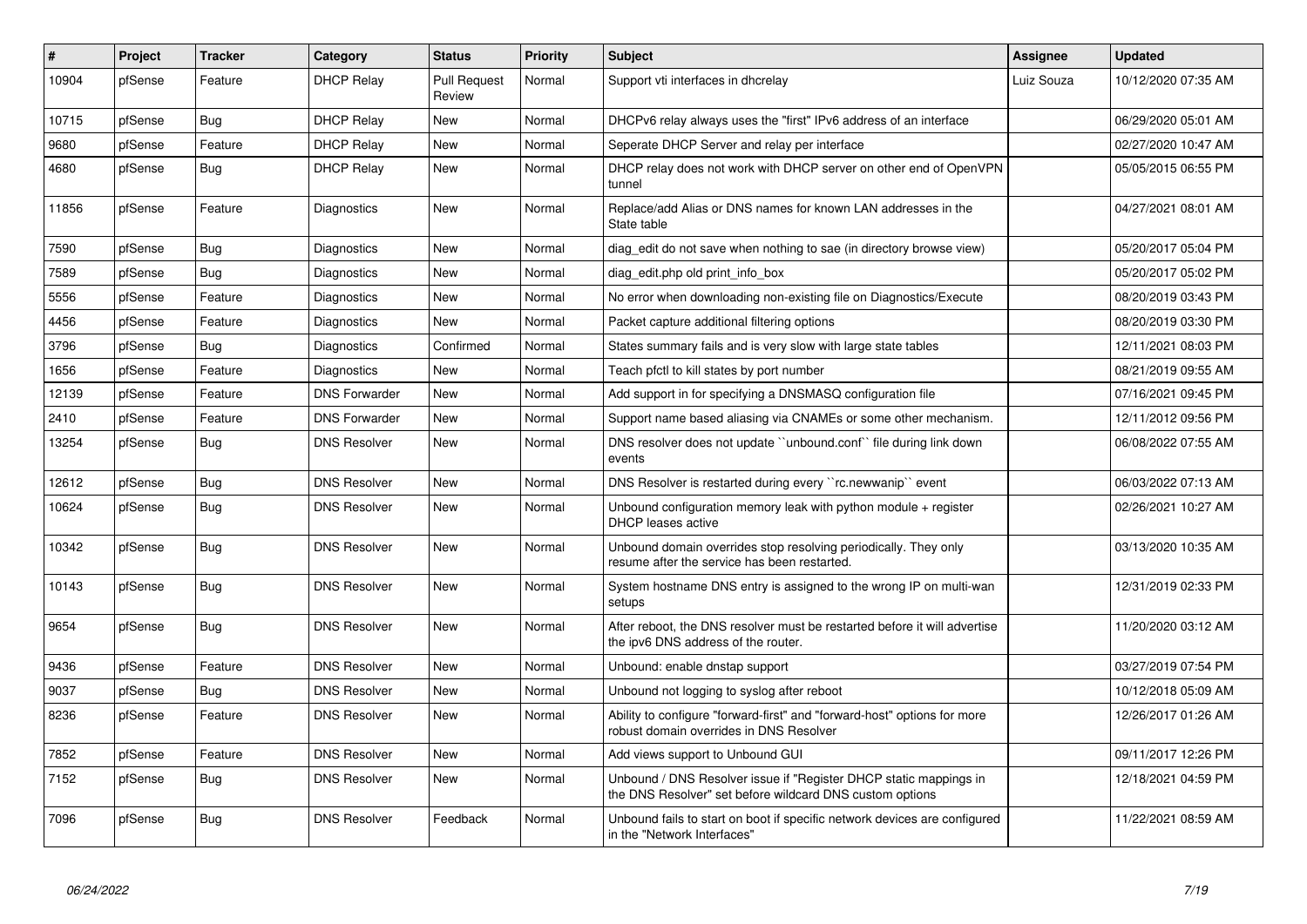| $\#$  | Project | <b>Tracker</b> | Category            | <b>Status</b>                 | Priority | <b>Subject</b>                                                                                          | Assignee                       | <b>Updated</b>      |
|-------|---------|----------------|---------------------|-------------------------------|----------|---------------------------------------------------------------------------------------------------------|--------------------------------|---------------------|
| 6103  | pfSense | Feature        | <b>DNS Resolver</b> | <b>New</b>                    | Normal   | DNS Resolver Outgoing Interfaces should be able to use Gateway<br>Groups                                |                                | 10/21/2019 08:02 AM |
| 4798  | pfSense | Feature        | <b>DNS Resolver</b> | <b>New</b>                    | Normal   | Make host and domain overrides available to both DNS Resolver and<br><b>DNS Forwarder</b>               |                                | 06/29/2015 02:14 AM |
| 1819  | pfSense | Bug            | <b>DNS Resolver</b> | New                           | Normal   | DNS Resolver Not Registering DHCP Server Specified Domain Name                                          | Luiz Souza                     | 04/28/2022 01:53 PM |
| 13298 | pfSense | <b>Bug</b>     | <b>Dynamic DNS</b>  | <b>Pull Request</b><br>Review | Normal   | Dynv6 does not check response code when updating                                                        | <b>Tiago Beling</b><br>d'Avila | 06/24/2022 07:47 AM |
| 13167 | pfSense | Bug            | Dynamic DNS         | <b>New</b>                    | Normal   | phpDynDNS: DigitalOcean ddns update fails (bad request, invalid<br>character '-' in request id)         |                                | 06/16/2022 09:30 PM |
| 12877 | pfSense | <b>Bug</b>     | <b>Dynamic DNS</b>  | Feedback                      | Normal   | Cloudflare DynDNS fails to update more than two addresses                                               |                                | 05/29/2022 06:56 PM |
| 12848 | pfSense | Feature        | Dynamic DNS         | <b>New</b>                    | Normal   | Evaluation of the DynDNS "Result Match" string                                                          |                                | 02/22/2022 02:01 AM |
| 12602 | pfSense | Feature        | Dynamic DNS         | <b>New</b>                    | Normal   | DHCPv6 should allow DDNS Client updates for hosts                                                       |                                | 12/15/2021 11:00 AM |
| 12495 | pfSense | Feature        | <b>Dynamic DNS</b>  | <b>Pull Request</b><br>Review | Normal   | DynDNS: add deSEC IPv4&v6 simultaneos update                                                            | Lukas Wiest                    | 11/01/2021 08:53 AM |
| 12494 | pfSense | Feature        | Dynamic DNS         | <b>Pull Request</b><br>Review | Normal   | DynDNS: make simultaneous update of IP and LegacyIP possible                                            | Lukas Wiest                    | 11/01/2021 08:52 AM |
| 11177 | pfSense | Bug            | Dynamic DNS         | <b>New</b>                    | Normal   | DDNSv6 not using Check IP Services                                                                      |                                | 12/21/2020 05:02 AM |
| 11147 | pfSense | Bug            | <b>Dynamic DNS</b>  | New                           | Normal   | Domeneshop DynDNS IPv4 and IPv6                                                                         |                                | 12/09/2020 11:47 PM |
| 11084 | pfSense | Feature        | <b>Dynamic DNS</b>  | <b>New</b>                    | Normal   | Dynamic DNS include option to specify virtual IP addresses                                              |                                | 11/19/2020 01:26 PM |
| 10962 | pfSense | Feature        | Dynamic DNS         | <b>New</b>                    | Normal   | Add Cpanel support for Dynamic DNS Clients                                                              |                                | 12/28/2020 01:56 PM |
| 10000 | pfSense | Bug            | Dynamic DNS         | <b>New</b>                    | Normal   | Azure Dynamic DNS A and AAAA Records for Apex Zone                                                      |                                | 03/31/2020 09:03 AM |
| 9805  | pfSense | <b>Bug</b>     | Dynamic DNS         | <b>New</b>                    | Normal   | dynDNS cloudflare multiple entries                                                                      |                                | 10/02/2019 04:51 PM |
| 9664  | pfSense | Bug            | Dynamic DNS         | <b>New</b>                    | Normal   | DynDNS and Dual-wan problem with CloudFlare (works with No-Ip)                                          |                                | 08/03/2019 10:00 AM |
| 9504  | pfSense | Bug            | Dynamic DNS         | <b>New</b>                    | Normal   | Multiple Dynamic DNS update notifications for the same interface, not<br>differentiated by the hostname |                                | 05/07/2019 07:46 AM |
| 9063  | pfSense | Feature        | Dynamic DNS         | <b>New</b>                    | Normal   | Allow dynamic DNS client entry to specify which Check IP service to<br>use                              |                                | 10/24/2018 11:53 AM |
| 8432  | pfSense | <b>Bug</b>     | Dynamic DNS         | <b>New</b>                    | Normal   | Dynamic DNS Client gives an error that it can't find IPv6 address when<br>WAN interface is a LAGG       |                                | 09/17/2020 05:23 AM |
| 8406  | pfSense | <b>Bug</b>     | Dynamic DNS         | <b>New</b>                    | Normal   | DDNS IPV6 Cloudflare Client does not detect PPOE address                                                |                                | 03/31/2018 11:56 AM |
| 7418  | pfSense | Feature        | <b>Dynamic DNS</b>  | <b>New</b>                    | Normal   | Dynamic dns should be sorted interface name                                                             |                                | 08/21/2019 08:58 AM |
| 7292  | pfSense | Feature        | Dynamic DNS         | <b>New</b>                    | Normal   | DynamicDNS configuration does not sync to HA secondary                                                  |                                | 02/21/2017 04:56 PM |
| 13067 | pfSense | <b>Bug</b>     | FilterDNS           | <b>New</b>                    | Normal   | filterdns resolve interval is twice the intended value                                                  |                                | 04/17/2022 07:45 PM |
| 12740 | pfSense | Bug            | FreeBSD             | Incomplete                    | Normal   | panic: esp input cb: Unexpected address family                                                          |                                | 01/27/2022 01:19 PM |
| 11184 | pfSense | <b>Bug</b>     | FreeBSD             | <b>New</b>                    | Normal   | PF: State policy cannot be configurable                                                                 |                                | 02/09/2021 02:43 AM |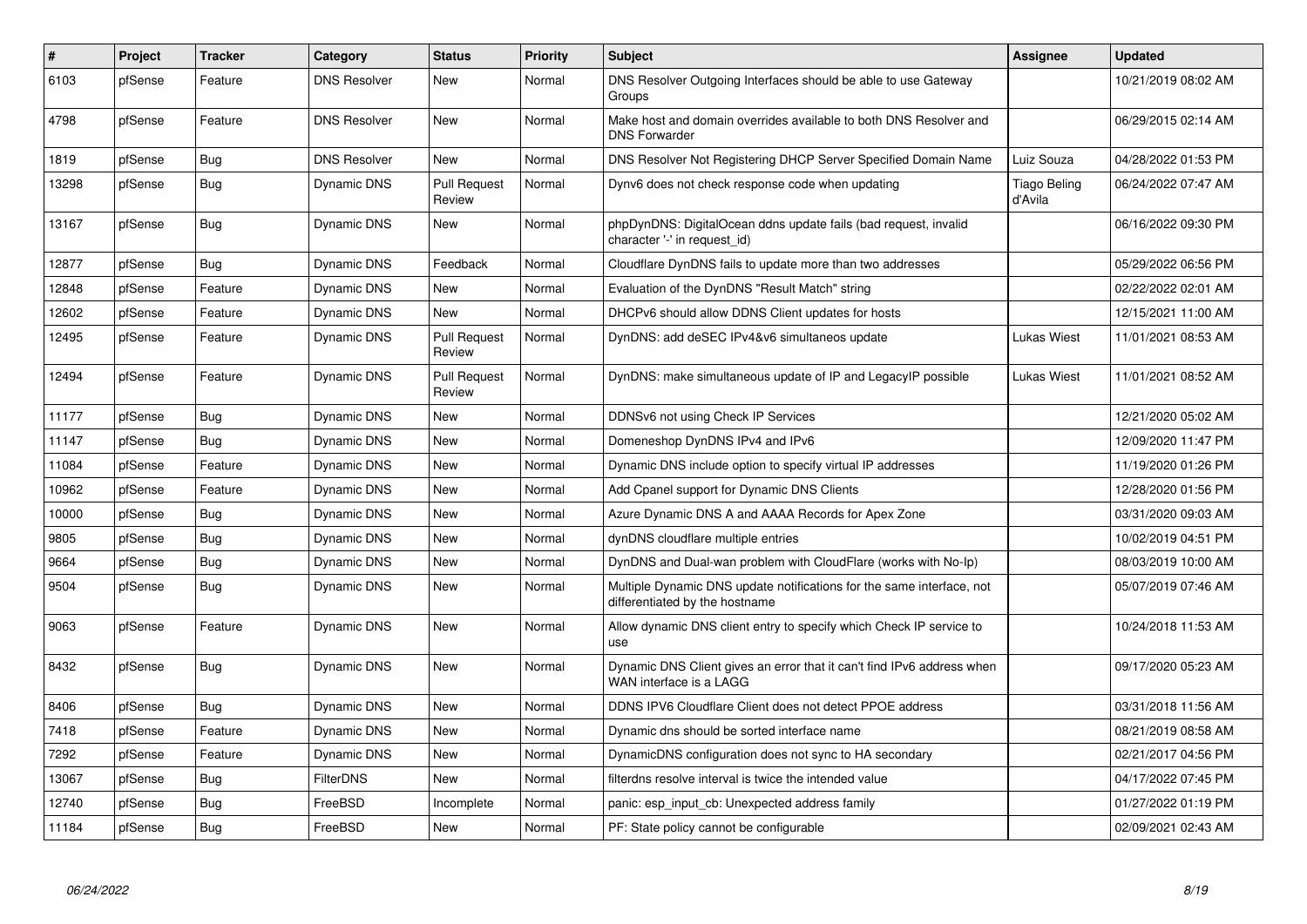| #     | Project | <b>Tracker</b> | Category                         | <b>Status</b>                 | <b>Priority</b> | <b>Subject</b>                                                                                                                                 | Assignee     | <b>Updated</b>      |
|-------|---------|----------------|----------------------------------|-------------------------------|-----------------|------------------------------------------------------------------------------------------------------------------------------------------------|--------------|---------------------|
| 13295 | pfSense | <b>Bug</b>     | Gateway Monitoring               | Pull Request<br>Review        | Normal          | Incorrect function parameters for "get_dpinger_status()" call in<br>`qwlb.inc``                                                                |              | 06/24/2022 07:25 AM |
| 13242 | pfSense | Feature        | Gateway Monitoring   New         |                               | Normal          | Enhancements to static route creation/deletion for dpinger monitor IPs                                                                         |              | 06/03/2022 11:20 AM |
| 13076 | pfSense | <b>Bug</b>     | Gateway Monitoring   New         |                               | Normal          | Marking a gateway as down does not affect IPsec entries using<br>gateway groups                                                                |              | 06/03/2022 10:32 AM |
| 12920 | pfSense | <b>Bug</b>     | Gateway Monitoring               | Pull Request<br>Review        | Normal          | Gateway behavior differs when the gateway does not exist in config.xml                                                                         | Viktor Gurov | 06/12/2022 01:27 PM |
| 12811 | pfSense | Bug            | Gateway Monitoring   New         |                               | Normal          | Services are not restarted when PPP interfaces connect                                                                                         | Jim Pingle   | 05/31/2022 05:34 PM |
| 11960 | pfSense | Bug            | Gateway Monitoring               | Feedback                      | Normal          | Gateway Monitoring Traffic Goes Out Default Gateway                                                                                            |              | 12/20/2021 05:43 AM |
| 7671  | pfSense | Feature        | Gateway Monitoring   New         |                               | Normal          | Gateway Monitoring Via Custom Script or Telnet.                                                                                                |              | 09/18/2020 02:59 PM |
| 6333  | pfSense | <b>Bug</b>     | Gateway Monitoring   Confirmed   |                               | Normal          | Bootup starts/restarts dpinger multiple times                                                                                                  | Luiz Souza   | 11/16/2020 01:11 PM |
| 3132  | pfSense | <b>Bug</b>     | Gateway Monitoring   In Progress |                               | Normal          | Gateway events for IPv6 affect IPv4 services and vice versa                                                                                    | Viktor Gurov | 05/10/2022 03:10 PM |
| 12942 | pfSense | <b>Bug</b>     | Gateways                         | New                           | Normal          | Code to kill states for old gateway when reconnecting an interface is<br>incorrect                                                             | Jim Pingle   | 03/22/2022 01:25 PM |
| 12857 | pfSense | <b>Bug</b>     | Gateways                         | New                           | Normal          | Firewall gateway goes away when making changes to Bridge0 device                                                                               |              | 02/27/2022 11:20 AM |
| 12764 | pfSense | <b>Bug</b>     | Gateways                         | New                           | Normal          | VTI gateway status is pending after assigning the VTI interface                                                                                |              | 02/07/2022 05:41 AM |
| 12077 | pfSense | Feature        | Gateways                         | New                           | Normal          | Allow stick-connections per gateway group                                                                                                      |              | 06/24/2021 08:45 AM |
| 11570 | pfSense | Regression     | Gateways                         | <b>Pull Request</b><br>Review | Normal          | Gateway monitoring services is not always restarted on interface<br>events, which may prevent a WAN from recovering back to an online<br>state | Viktor Gurov | 06/22/2022 09:04 PM |
| 10875 | pfSense | Bug            | Gateways                         | New                           | Normal          | PPP periodic reset does not fully restore gateway group round-robin<br>functionality                                                           | Luiz Souza   | 11/05/2020 07:44 AM |
| 9650  | pfSense | <b>Bug</b>     | Gateways                         | New                           | Normal          | IPv6 connection drops (ir-)regular on Kabelvodafone (German cable<br>ISP)                                                                      |              | 07/27/2019 07:14 AM |
| 8343  | pfSense | Bug            | Gateways                         | New                           | Normal          | Gateway Routes (Default Routes) not removed in Kernel when removed<br>from GUI                                                                 |              | 05/14/2020 01:22 AM |
| 13003 | pfSense | Bug            | Hardware / Drivers               | <b>New</b>                    | Normal          | Malicious Driver Detection event on ixl driver                                                                                                 |              | 06/23/2022 01:31 AM |
| 12821 | pfSense | Regression     | Hardware / Drivers               | Confirmed                     | Normal          | Intel e1000 driver (em & igb) cannot pass VLAN0 tagged packets                                                                                 |              | 06/05/2022 08:23 AM |
| 12300 | pfSense | Feature        | Hardware / Drivers               | New                           | Normal          | Add Aquantia Atlantic driver to pfsense                                                                                                        |              | 09/14/2021 06:49 AM |
| 11876 | pfSense | Feature        | Hardware / Drivers               | New                           | Normal          | OpenSSL does not use QAT acceleration on pfSense Plus<br>21.02-RELEASE-p1 or 21.05-DEVELOPMENT                                                 |              | 05/03/2021 08:02 AM |
| 11731 | pfSense | Bug            | Hardware / Drivers               | New                           | Normal          | Missing support for Realtek USB NICs                                                                                                           |              | 03/30/2021 04:32 AM |
| 10805 | pfSense | Feature        | Hardware / Drivers               | New                           | Normal          | Intel QAT (QuickAssist) encryption support for PfSense                                                                                         |              | 07/31/2020 03:13 PM |
| 10621 | pfSense | Feature        | Hardware / Drivers               | Feedback                      | Normal          | Update system.inc/system_identify_specific_platform() update to<br>accommodate AWS, Azure and GCP                                              |              | 06/02/2020 03:16 PM |
| 10584 | pfSense | Bug            | Hardware / Drivers               | New                           | Normal          | SG-3100 with M.2: shutdown instead of reboot                                                                                                   |              | 07/21/2020 03:08 AM |
| 10577 | pfSense | Bug            | Hardware / Drivers               | Feedback                      | Normal          | intel x553 (c3000 chipset) loading x520 driver                                                                                                 |              | 05/28/2020 03:59 AM |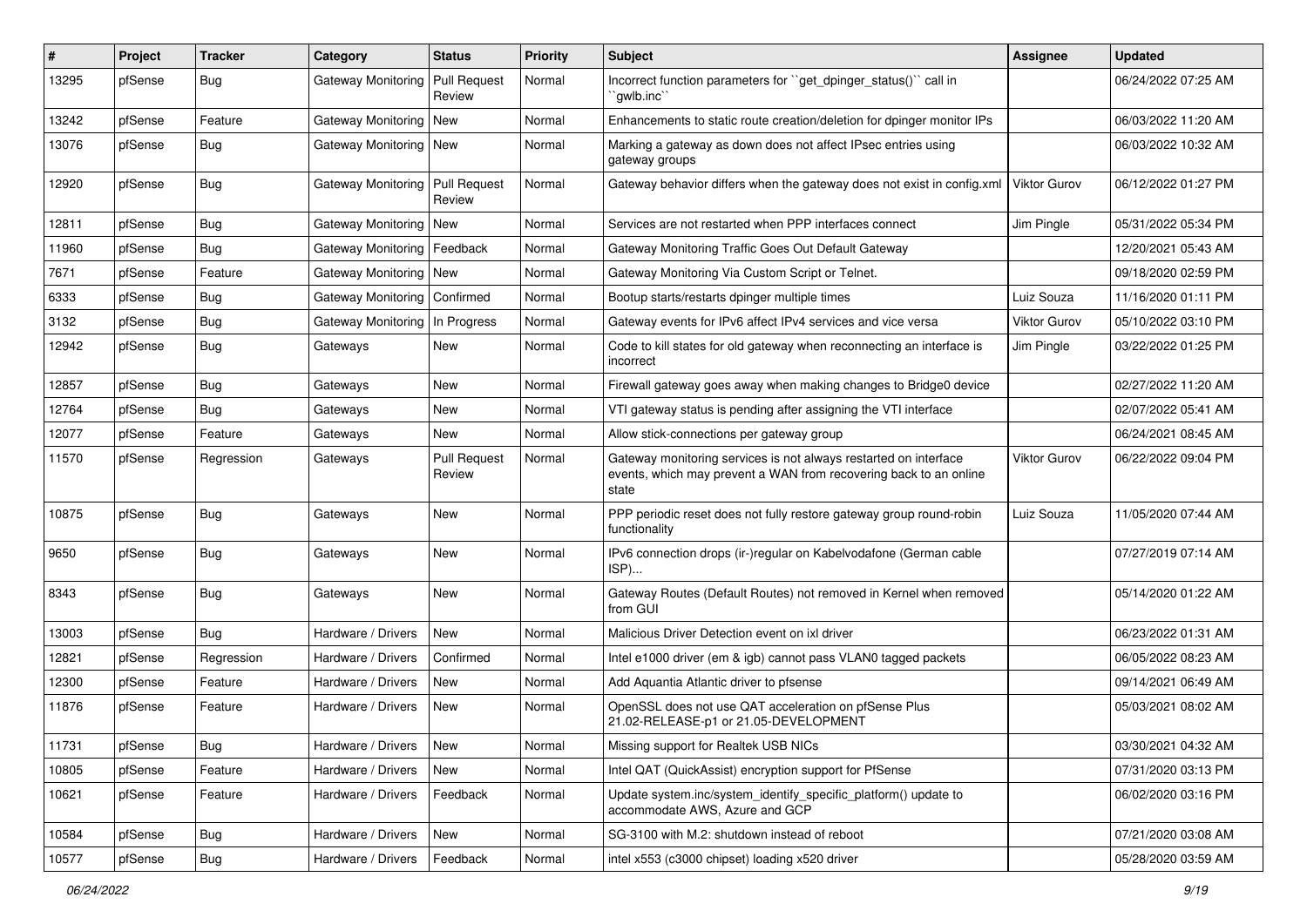| #     | Project | <b>Tracker</b> | Category           | <b>Status</b>                 | <b>Priority</b> | Subject                                                                                                                 | <b>Assignee</b> | <b>Updated</b>      |
|-------|---------|----------------|--------------------|-------------------------------|-----------------|-------------------------------------------------------------------------------------------------------------------------|-----------------|---------------------|
| 9800  | pfSense | Feature        | Hardware / Drivers | New                           | Normal          | Add toggle for net.isr.dispatch=deferred in GUI                                                                         |                 | 09/29/2019 06:18 AM |
| 9094  | pfSense | Bug            | Hardware / Drivers | Assigned                      | Normal          | MBT console settings are not forced to video console                                                                    |                 | 11/07/2018 10:23 AM |
| 8324  | pfSense | Bug            | Hardware / Drivers | New                           | Normal          | bxe cards require promisc for OSPF                                                                                      | Luiz Souza      | 05/25/2020 03:19 PM |
| 8309  | pfSense | Feature        | Hardware / Drivers | New                           | Normal          | Include apuled driver to add support for LEDs on PC Engines APU<br>boards                                               | Darryn Storm    | 08/20/2019 08:47 AM |
| 7720  | pfSense | Feature        | Hardware / Drivers | New                           | Normal          | Add general watchdog kernel modules (like ichwd) and watchdogd<br>support in the GUI.                                   |                 | 08/19/2019 01:20 PM |
| 7212  | pfSense | Feature        | Hardware / Drivers | <b>New</b>                    | Normal          | Provide Driver for SG-1000 Crypto Accelerator                                                                           | Luiz Souza      | 08/20/2019 08:46 AM |
| 6574  | pfSense | Feature        | Hardware / Drivers | New                           | Normal          | Support USB RNDIS network interfaces                                                                                    |                 | 08/20/2019 08:46 AM |
| 13277 | pfSense | Bug            | <b>IGMP Proxy</b>  | New                           | Normal          | IGMP Proxy webConfigurator Page Always Produces Error                                                                   |                 | 06/16/2022 07:50 PM |
| 13276 | pfSense | <b>Bug</b>     | <b>IGMP Proxy</b>  | New                           | Normal          | IGMP Proxy Error Message for Logging Links to System Log Instead of<br>Routing Log                                      |                 | 06/16/2022 07:48 PM |
| 12079 | pfSense | Bug            | <b>IGMP Proxy</b>  | <b>New</b>                    | Normal          | IGMPProxy: kernel panic, Sleeping thread owns a non-sleepable lock                                                      | Mateusz Guzik   | 05/10/2022 03:14 PM |
| 11954 | pfSense | Feature        | <b>IGMP Proxy</b>  | New                           | Normal          | Multicast limits                                                                                                        |                 | 05/25/2021 12:36 AM |
| 11953 | pfSense | Bug            | <b>IGMP Proxy</b>  | New                           | Normal          | XG-1541 crashes when igmpproxy is enabled and network interfaces<br>status change                                       |                 | 05/24/2021 04:55 PM |
| 10150 | pfSense | Bug            | <b>IGMP Proxy</b>  | New                           | Normal          | IGMP Proxy does not scale to hundreds of streams                                                                        |                 | 01/03/2020 02:56 AM |
| 9338  | pfSense | Bug            | <b>IGMP Proxy</b>  | <b>New</b>                    | Normal          | igmpproxy ignoring downstream vlan interface                                                                            |                 | 02/22/2019 03:48 AM |
| 8711  | pfSense | Bug            | <b>IGMP Proxy</b>  | New                           | Normal          | igmpproxy with PPPoE Interfaces                                                                                         |                 | 07/28/2018 09:21 AM |
| 3862  | pfSense | Feature        | <b>IGMP Proxy</b>  | <b>New</b>                    | Normal          | Allow configuration of IGMP proxy's 'quickleave' parameter from the<br>web interface                                    |                 | 04/05/2016 03:24 AM |
| 3382  | pfSense | Bug            | <b>IGMP Proxy</b>  | New                           | Normal          | IGMPPROXY fails with more than 32 interfaces                                                                            |                 | 07/12/2016 11:01 PM |
| 12960 | pfSense | <b>Bug</b>     | Installer          | New                           | Normal          | VGA installer image defaults to serial console, serial console is default<br>in GUI settings                            |                 | 05/10/2022 03:19 PM |
| 12367 | pfSense | Todo           | Installer          | New                           | Normal          | ZFS: Do not show memstick disk on target list                                                                           |                 | 09/13/2021 07:37 AM |
| 11363 | pfSense | Bug            | Installer          | <b>New</b>                    | Normal          | Clean Install 2.5.0 fails due to hardware incompability                                                                 |                 | 02/04/2021 11:06 AM |
| 8401  | pfSense | <b>Bug</b>     | Installer          | New                           | Normal          | Issues related to keys representing alphabetic characters specific to<br>Scandinavian languages and to some other keys. |                 | 03/30/2018 11:06 AM |
| 7541  | pfSense | Feature        | Installer          | <b>New</b>                    | Normal          | ZFS Install, add hot spare option                                                                                       |                 | 08/14/2019 09:32 AM |
| 6457  | pfSense | Feature        | Installer          | New                           | Normal          | Allow ability to configure AWS EC2 AMI via userdata                                                                     |                 | 09/21/2020 02:54 PM |
| 13279 | pfSense | <b>Bug</b>     | Interfaces         | New                           | Normal          | DHCP config override affects Gateway installation.                                                                      |                 | 06/17/2022 07:25 AM |
| 13228 | pfSense | <b>Bug</b>     | Interfaces         | New                           | Normal          | Recovering interface gateway may not be added back into gateway<br>groups and rules when expected                       | Jim Pingle      | 05/28/2022 01:14 PM |
| 13225 | pfSense | Bug            | Interfaces         | New                           | Normal          | Bridges with QinQ interfaces not properly set up at boot                                                                | Viktor Gurov    | 05/27/2022 08:19 AM |
| 13218 | pfSense | <b>Bug</b>     | Interfaces         | <b>Pull Request</b><br>Review | Normal          | GIF-based interface MTU is assigned to parent interface on boot when<br>parent interface is a LAGG                      | Viktor Gurov    | 05/27/2022 05:25 AM |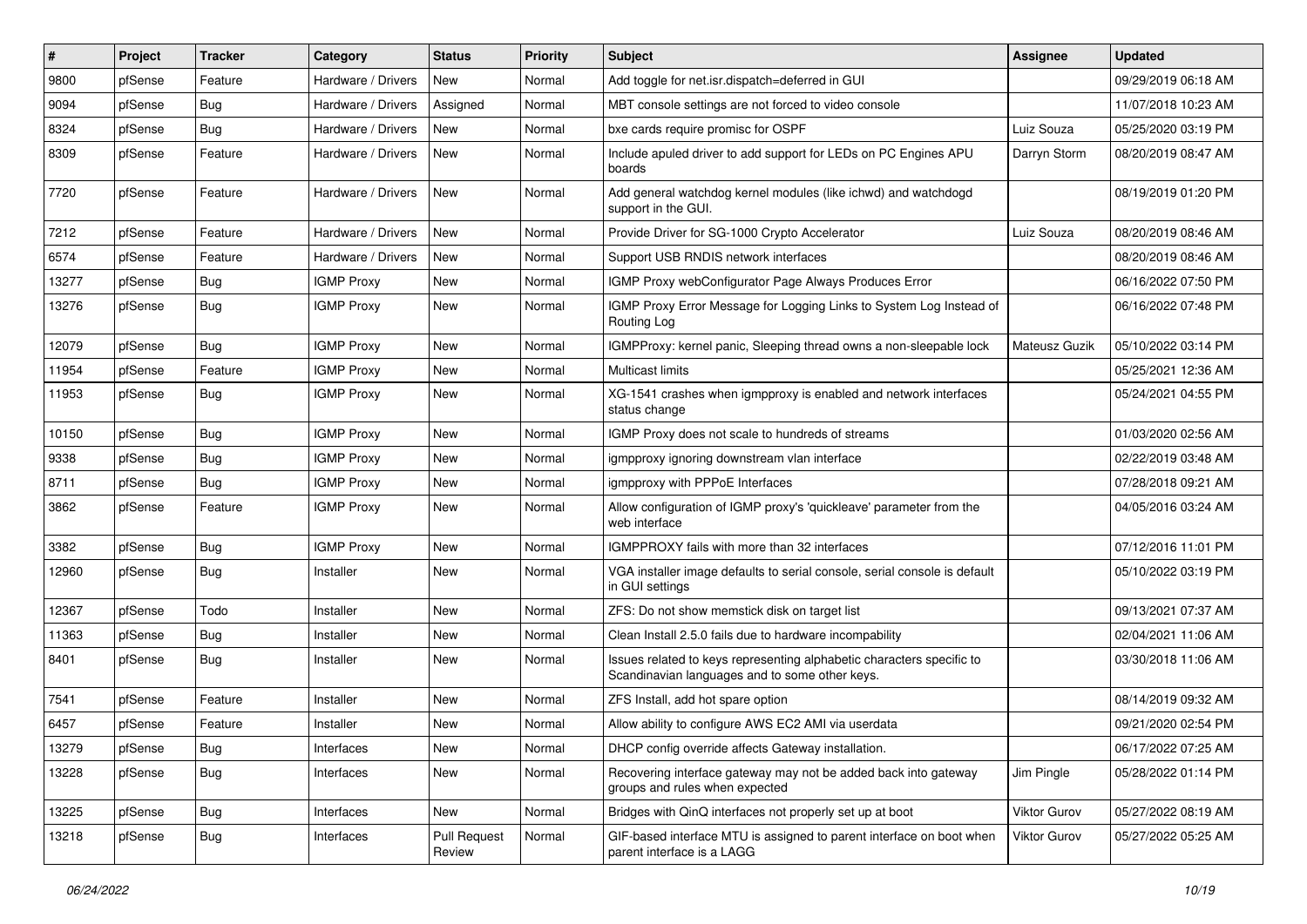| ∦     | Project | <b>Tracker</b> | Category   | <b>Status</b>                 | <b>Priority</b> | <b>Subject</b>                                                                                                                                                                                  | <b>Assignee</b> | <b>Updated</b>      |
|-------|---------|----------------|------------|-------------------------------|-----------------|-------------------------------------------------------------------------------------------------------------------------------------------------------------------------------------------------|-----------------|---------------------|
| 12926 | pfSense | <b>Bug</b>     | Interfaces | Feedback                      | Normal          | Changing LAGG type on CARP interfaces makes VIPs go to an "init"<br><b>State</b>                                                                                                                |                 | 03/10/2022 10:52 AM |
| 12679 | pfSense | Feature        | Interfaces | New                           | Normal          | Remind user to update DHCPv6 range when changing interface IPv6<br>prefix                                                                                                                       |                 | 01/12/2022 07:36 AM |
| 12504 | pfSense | Bug            | Interfaces | <b>New</b>                    | Normal          | BCM57412 NetXtreme-E 10Gb RDMA Ethernet controller issue                                                                                                                                        |                 | 11/05/2021 04:51 AM |
| 12176 | pfSense | Todo           | Interfaces | <b>Pull Request</b><br>Review | Normal          | Hide WireGuard interfaces on appropriate pages                                                                                                                                                  |                 | 08/11/2021 12:52 AM |
| 11872 | pfSense | Bug            | Interfaces | <b>New</b>                    | Normal          | gif interfaces reporting incorrect traffic counters                                                                                                                                             |                 | 12/30/2021 04:00 AM |
| 11870 | pfSense | Regression     | Interfaces | New                           | Normal          | Setting MTU on VLAN does not set MTU on parent interface in 2.5.1                                                                                                                               |                 | 05/02/2021 05:48 AM |
| 11657 | pfSense | Bug            | Interfaces | <b>New</b>                    | Normal          | netmap_ring_reinit error                                                                                                                                                                        |                 | 03/18/2021 10:32 PM |
| 11641 | pfSense | Bug            | Interfaces | New                           | Normal          | On xn based interfaces without the VLANMTU flag the first VLAN tag<br>defined does not follow the parent interface MTU settings. All<br>subsequent VLAN tags follow the parent interface's MTU. |                 | 03/09/2021 06:42 PM |
| 11545 | pfSense | Regression     | Interfaces | Feedback                      | Normal          | Primary interface address is not always used when VIPs are present                                                                                                                              | Reid Linnemann  | 06/24/2022 10:25 AM |
| 11430 | pfSense | <b>Bug</b>     | Interfaces | New                           | Normal          | PHP console spam after Assigning Interfaces                                                                                                                                                     |                 | 10/09/2021 10:37 AM |
| 11412 | pfSense | Bug            | Interfaces | <b>New</b>                    | Normal          | LLDPD Package Doesn't Work with Switchports                                                                                                                                                     |                 | 02/12/2021 08:12 PM |
| 11335 | pfSense | Bug            | Interfaces | New                           | Normal          | Spoofing the MAC on a LAGG interface does not work for some NIC<br>types.                                                                                                                       |                 | 01/29/2021 09:10 AM |
| 11243 | pfSense | Feature        | Interfaces | New                           | Normal          | individual pfctl snort2c tables per interface only blocking IPs for specific<br>interface when a rule triggers in snort/suricata                                                                |                 | 01/14/2021 03:02 PM |
| 11139 | pfSense | Documentation  | Interfaces | New                           | Normal          | <b>Bridges and VLANs</b>                                                                                                                                                                        |                 | 12/07/2020 12:32 PM |
| 11091 | pfSense | <b>Bug</b>     | Interfaces | New                           | Normal          | Interfaces set as disabled in the configuration have an UP status in the<br>operating system at boot                                                                                            | Viktor Gurov    | 05/10/2022 03:12 PM |
| 11056 | pfSense | Feature        | Interfaces | <b>New</b>                    | Normal          | Add option to disable flow-control on interfaces in GUI                                                                                                                                         |                 | 11/11/2020 04:41 PM |
| 10890 | pfSense | Feature        | Interfaces | New                           | Normal          | Allow multiple assigned interfaces to track status of a single switch port                                                                                                                      |                 | 09/14/2020 07:20 AM |
| 10223 | pfSense | Feature        | Interfaces | New                           | Normal          | Add the ability to create additional loopback interfaces                                                                                                                                        |                 | 12/15/2020 04:35 PM |
| 9690  | pfSense | <b>Bug</b>     | Interfaces | New                           | Normal          | Ethernet flow control should be disabled by default                                                                                                                                             |                 | 08/19/2019 06:45 PM |
| 9585  | pfSense | Bug            | Interfaces | New                           | Normal          | 6RD: Unable to reach hosts on within same 6rd-domain                                                                                                                                            |                 | 08/14/2019 02:39 PM |
| 9464  | pfSense | Feature        | Interfaces | New                           | Normal          | Marvell 6000 -- netgate hardware (e.g.: XG-7100, XG-3100) internal<br>switch LACP support                                                                                                       |                 | 04/08/2019 07:58 AM |
| 9384  | pfSense | Bug            | Interfaces | Confirmed                     | Normal          | devd putting "\$" before variable contents when using single quotes                                                                                                                             |                 | 04/21/2022 12:39 PM |
| 9241  | pfSense | <b>Bug</b>     | Interfaces | New                           | Normal          | Ethernet link cycles up/down if "auto-negotiate" is explicitly selected in<br>interface configuration                                                                                           |                 | 12/31/2018 08:36 PM |
| 8882  | pfSense | Bug            | Interfaces | Incomplete                    | Normal          | Interface assignments lost on reboot                                                                                                                                                            |                 | 02/17/2022 02:24 PM |
| 8815  | pfSense | Bug            | Interfaces | New                           | Normal          | IP addresses are removed from interfaces when link is lost and either<br>IPv4 or IPv6 is dynamic                                                                                                | Luiz Souza      | 07/21/2021 07:49 AM |
| 8770  | pfSense | Bug            | Interfaces | New                           | Normal          | QinQ interfaces always show as active                                                                                                                                                           |                 | 02/01/2020 09:47 AM |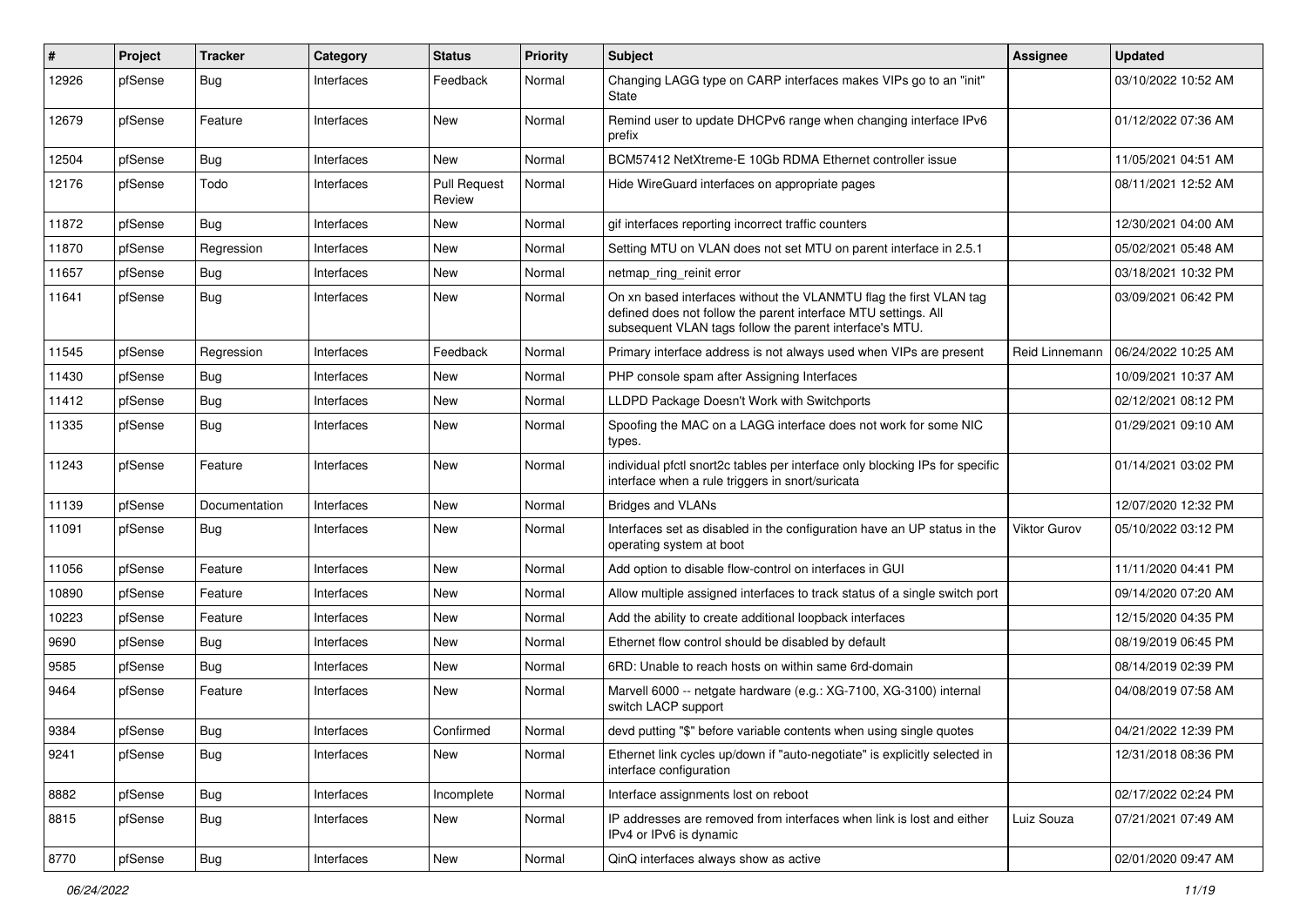| #     | Project | <b>Tracker</b> | Category     | <b>Status</b>                 | <b>Priority</b> | Subject                                                                                          | <b>Assignee</b> | <b>Updated</b>      |
|-------|---------|----------------|--------------|-------------------------------|-----------------|--------------------------------------------------------------------------------------------------|-----------------|---------------------|
| 8611  | pfSense | <b>Bug</b>     | Interfaces   | In Progress                   | Normal          | unable to receive IPv6 RA's on SG-1000, default route lost                                       | Luiz Souza      | 02/01/2021 03:31 PM |
| 8526  | pfSense | Bug            | Interfaces   | New                           | Normal          | DHCP client ignores server replies when 802.1q tagging is used                                   |                 | 08/14/2019 10:52 AM |
| 8520  | pfSense | Feature        | Interfaces   | New                           | Normal          | Option to auto-renew DHCP on interface with an offline gateway or<br>marked as down              |                 | 07/20/2021 11:00 AM |
| 8435  | pfSense | <b>Bug</b>     | Interfaces   | New                           | Normal          | DHCPv6 unusable in certain circumstances (US AT&T Fiber, etc.)                                   |                 | 08/14/2019 10:52 AM |
| 8173  | pfSense | Feature        | Interfaces   | New                           | Normal          | dhcp6c - RAW Options                                                                             |                 | 05/29/2022 05:34 PM |
| 8113  | pfSense | Bug            | Interfaces   | New                           | Normal          | MTU setting on bridge, openypn clients ignored                                                   |                 | 12/31/2021 05:55 PM |
| 7626  | pfSense | Feature        | Interfaces   | <b>New</b>                    | Normal          | Add IPoE support for WAN                                                                         |                 | 01/01/2022 12:31 AM |
| 7430  | pfSense | <b>Bug</b>     | Interfaces   | New                           | Normal          | pfsense-utils.inc - where_is_ipaddr_configured() should account for<br>loopback interface        |                 | 08/13/2019 03:48 PM |
| 7040  | pfSense | Bug            | Interfaces   | New                           | Normal          | Issue when disabling an interface                                                                |                 | 12/26/2016 02:56 AM |
| 6977  | pfSense | <b>Bug</b>     | Interfaces   | New                           | Normal          | VLAN traffic is erroneously counted as underlying iface (untagged)<br>traffic                    |                 | 08/13/2019 02:56 PM |
| 6845  | pfSense | Feature        | Interfaces   | <b>New</b>                    | Normal          | DHCP / DHCPv6 WAN client status page                                                             |                 | 08/19/2019 12:37 PM |
| 6823  | pfSense | Bug            | Interfaces   | New                           | Normal          | No connectivity after changing link state to UP                                                  |                 | 04/21/2022 12:39 PM |
| 6796  | pfSense | Feature        | Interfaces   | <b>New</b>                    | Normal          | Allow hostnames as GRE and GIF endpoints                                                         |                 | 08/13/2019 02:35 PM |
| 6605  | pfSense | <b>Bug</b>     | Interfaces   | Confirmed                     | Normal          | rc.linkup logic issues with actions taken                                                        |                 | 07/12/2016 07:46 PM |
| 6289  | pfSense | <b>Bug</b>     | Interfaces   | New                           | Normal          | IPv6 address not given to track6 interfaces on create                                            |                 | 12/30/2021 04:17 AM |
| 6038  | pfSense | Feature        | Interfaces   | New                           | Normal          | Add ability to configure which interface is chosen for defining hostname<br>IP in /etc/hosts     |                 | 07/07/2017 09:56 AM |
| 5887  | pfSense | <b>Bug</b>     | Interfaces   | Confirmed                     | Normal          | hardware_offloading_applyflags sets/unsets most values when already<br>set correctly             |                 | 07/06/2016 03:31 PM |
| 5474  | pfSense | Feature        | Interfaces   | New                           | Normal          | Add 802.1x configuration to wired interfaces.                                                    |                 | 03/16/2016 04:32 PM |
| 4428  | pfSense | <b>Bug</b>     | Interfaces   | Confirmed                     | Normal          | Setting media option on em(4) leads to infinite link cycling                                     |                 | 07/06/2016 12:45 AM |
| 2386  | pfSense | Feature        | Interfaces   | <b>Pull Request</b><br>Review | Normal          | Bridge member that is not an assigned interface                                                  | Viktor Gurov    | 12/02/2020 06:01 AM |
| 1337  | pfSense | Feature        | Interfaces   | Assigned                      | Normal          | VLANs with different MAC address than parent interface                                           |                 | 04/21/2022 12:39 PM |
| 13264 | pfSense | Feature        | <b>IPsec</b> | New                           | Normal          | IPSec Phase2 select multiple PFS key groups                                                      |                 | 06/10/2022 04:29 PM |
| 13102 | pfSense | <b>Bug</b>     | <b>IPsec</b> | New                           | Normal          | Deleting an IPSec tunnel doesn't destroy the SA (SADs/SPDs), causes<br>crash in status_ipsec.php | Viktor Gurov    | 05/20/2022 01:07 PM |
| 13014 | pfSense | <b>Bug</b>     | <b>IPsec</b> | New                           | Normal          | Charon.vici can get in a bad state                                                               | Mateusz Guzik   | 05/24/2022 05:05 PM |
| 12762 | pfSense | <b>Bug</b>     | <b>IPsec</b> | New                           | Normal          | IPsec keep alive check ignores Child SA Start Action                                             | Viktor Gurov    | 02/07/2022 11:21 AM |
| 12705 | pfSense | <b>Bug</b>     | <b>IPsec</b> | Incomplete                    | Normal          | ECDSA certificate does not work for IPSec VPN phase 1                                            |                 | 01/24/2022 03:22 PM |
| 12549 | pfSense | Regression     | <b>IPsec</b> | New                           | Normal          | Per-user Mobile IPsec settings are not applied to connecting mobile<br>clients                   | Jim Pingle      | 04/26/2022 07:50 AM |
| 12473 | pfSense | Feature        | <b>IPsec</b> | New                           | Normal          | Allow user adjustment of IPsec Keep Alive periodic checks                                        |                 | 12/22/2021 05:59 AM |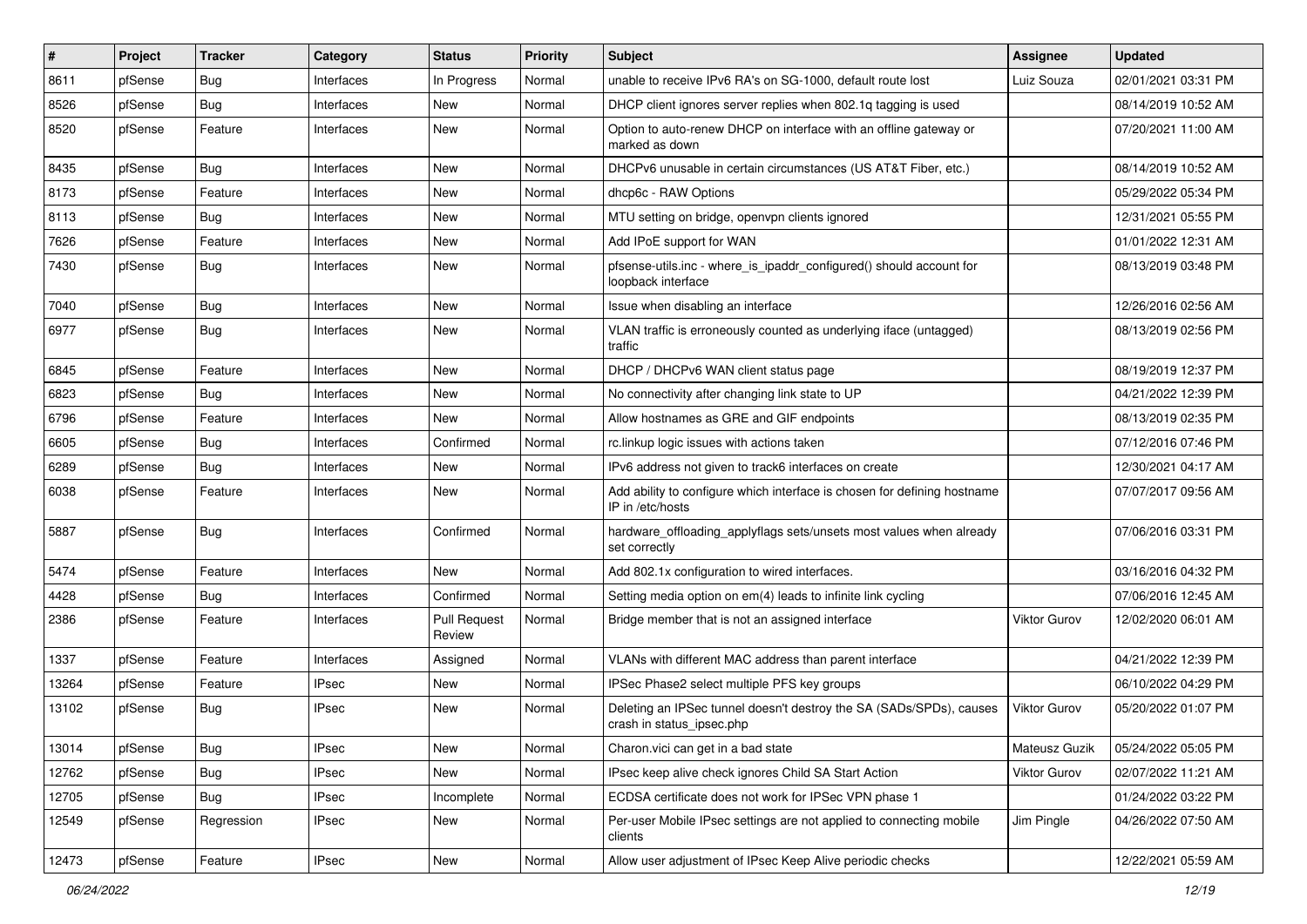| #     | Project | <b>Tracker</b> | Category     | <b>Status</b> | <b>Priority</b> | <b>Subject</b>                                                                                        | Assignee               | <b>Updated</b>      |
|-------|---------|----------------|--------------|---------------|-----------------|-------------------------------------------------------------------------------------------------------|------------------------|---------------------|
| 12335 | pfSense | Bug            | <b>IPsec</b> | New           | Normal          | IPsec DNS inefficiency                                                                                | Jim Pingle             | 04/26/2022 07:50 AM |
| 11539 | pfSense | <b>Bug</b>     | <b>IPsec</b> | Feedback      | Normal          | Mobile IPsec "split_include" value of 0.0.0.0/0 causes some clients to<br>fail                        | Jim Pingle             | 05/23/2022 12:33 AM |
| 10493 | pfSense | Bug            | <b>IPsec</b> | New           | Normal          | filter_get_vpns_list() issues                                                                         |                        | 05/06/2020 01:07 AM |
| 9857  | pfSense | Feature        | <b>IPsec</b> | <b>New</b>    | Normal          | IPsec Down/Up SMTP Notifications                                                                      |                        | 08/31/2021 08:07 AM |
| 9349  | pfSense | Bug            | <b>IPsec</b> | Confirmed     | Normal          | IPSec service start/stop/restart fails after settings change                                          | Markus<br>Stockhausen  | 10/30/2020 01:33 PM |
| 8686  | pfSense | Bug            | <b>IPsec</b> | New           | Normal          | IPsec VTI: Assigned interface firewall rules are never parsed                                         |                        | 02/10/2021 12:15 PM |
| 8346  | pfSense | Feature        | <b>IPsec</b> | New           | Normal          | Let pFSense act as an IPSec XAuth VPN Client                                                          |                        | 02/23/2018 07:39 AM |
| 8168  | pfSense | Feature        | <b>IPsec</b> | New           | Normal          | strongswan dhcp option                                                                                |                        | 12/19/2017 04:14 AM |
| 8073  | pfSense | Bug            | <b>IPsec</b> | New           | Normal          | Traffic inexplicably not going through IPSEC despite (in theory)<br>matching SPs                      |                        | 11/09/2017 02:51 AM |
| 8036  | pfSense | Feature        | <b>IPsec</b> | <b>New</b>    | Normal          | Want to run multiple Mobile Client IKEv2 server instances                                             |                        | 08/14/2019 09:31 AM |
| 8013  | pfSense | <b>Bug</b>     | <b>IPsec</b> | New           | Normal          | IPsec MSS clamping value shared for IPv4 and IPv6                                                     | Luiz Souza             | 10/28/2021 01:37 PM |
| 7773  | pfSense | Feature        | <b>IPsec</b> | New           | Normal          | IPSec using IKEv2 with split DNS not using provided domain names                                      |                        | 08/15/2017 05:25 PM |
| 7738  | pfSense | Feature        | <b>IPsec</b> | New           | Normal          | Highlight which IPSec (or other VPN) crypto modes are<br>hardware-accelerated in the UI               |                        | 08/13/2019 03:46 PM |
| 7420  | pfSense | Bug            | <b>IPsec</b> | New           | Normal          | ipsec status freezing                                                                                 |                        | 02/13/2020 09:09 AM |
| 7248  | pfSense | Feature        | <b>IPsec</b> | New           | Normal          | Web UI for IPSec settings should warn about poor security choices                                     | Jim Pingle             | 10/31/2019 12:15 PM |
| 7235  | pfSense | Bug            | <b>IPsec</b> | New           | Normal          | 4860 has not got significant IPsec performance rising with enabled HW<br>acceleration                 | Luiz Souza             | 12/18/2021 04:32 PM |
| 6668  | pfSense | Bug            | <b>IPsec</b> | Feedback      | Normal          | IPSec tunnel + L2TP/IPSec VPN - wrong PSK chosen by pfSense                                           |                        | 09/21/2019 02:07 AM |
| 6624  | pfSense | Bug            | <b>IPsec</b> | Confirmed     | Normal          | changes in IPsec config should down the connection                                                    | Jim Pingle             | 08/02/2021 12:08 PM |
| 6517  | pfSense | Bug            | <b>IPsec</b> | Confirmed     | Normal          | Adding mobile IPsec phase 2 entries requires restart of strongswan                                    |                        | 06/21/2016 11:04 PM |
| 6481  | pfSense | Bug            | <b>IPsec</b> | New           | Normal          | loading EAP_RADIUS method failed                                                                      |                        | 03/24/2020 04:25 PM |
| 6370  | pfSense | Bug            | <b>IPsec</b> | Confirmed     | Normal          | IPSEC bound to WAN gateway group and Dynamic DNS doesn't to fail<br>back tunnel to WAN on DDNS update |                        | 08/31/2021 07:38 AM |
| 6213  | pfSense | Feature        | <b>IPsec</b> | New           | Normal          | IPSEC: IPV4/IPV6 dual-interface-stack support for Mobile IKE                                          |                        | 04/20/2016 07:48 AM |
| 6167  | pfSense | Bug            | <b>IPsec</b> | Confirmed     | Normal          | IPsec IPComp not working                                                                              | George<br>Neville-Neil | 09/22/2020 06:07 PM |
| 5629  | pfSense | <b>Bug</b>     | <b>IPsec</b> | New           | Normal          | Allow for IPsec configuration using certs without a CA                                                |                        | 12/31/2021 05:21 PM |
| 5331  | pfSense | Feature        | <b>IPsec</b> | New           | Normal          | IPSec table for tuning strongswan.conf                                                                |                        | 05/05/2021 12:10 AM |
| 4989  | pfSense | Feature        | <b>IPsec</b> | New           | Normal          | Allow all valid strongswan remote gateway options in gui                                              |                        | 08/20/2015 02:57 PM |
| 4688  | pfSense | Feature        | <b>IPsec</b> | New           | Normal          | Missing TFC Traffic Flow Confidentiality support                                                      |                        | 11/15/2021 12:27 PM |
| 4591  | pfSense | Feature        | <b>IPsec</b> | New           | Normal          | IPSec Failover Support for IP Addresses instead of Dynamic DNS /<br>Failover Group                    |                        | 09/04/2020 12:17 AM |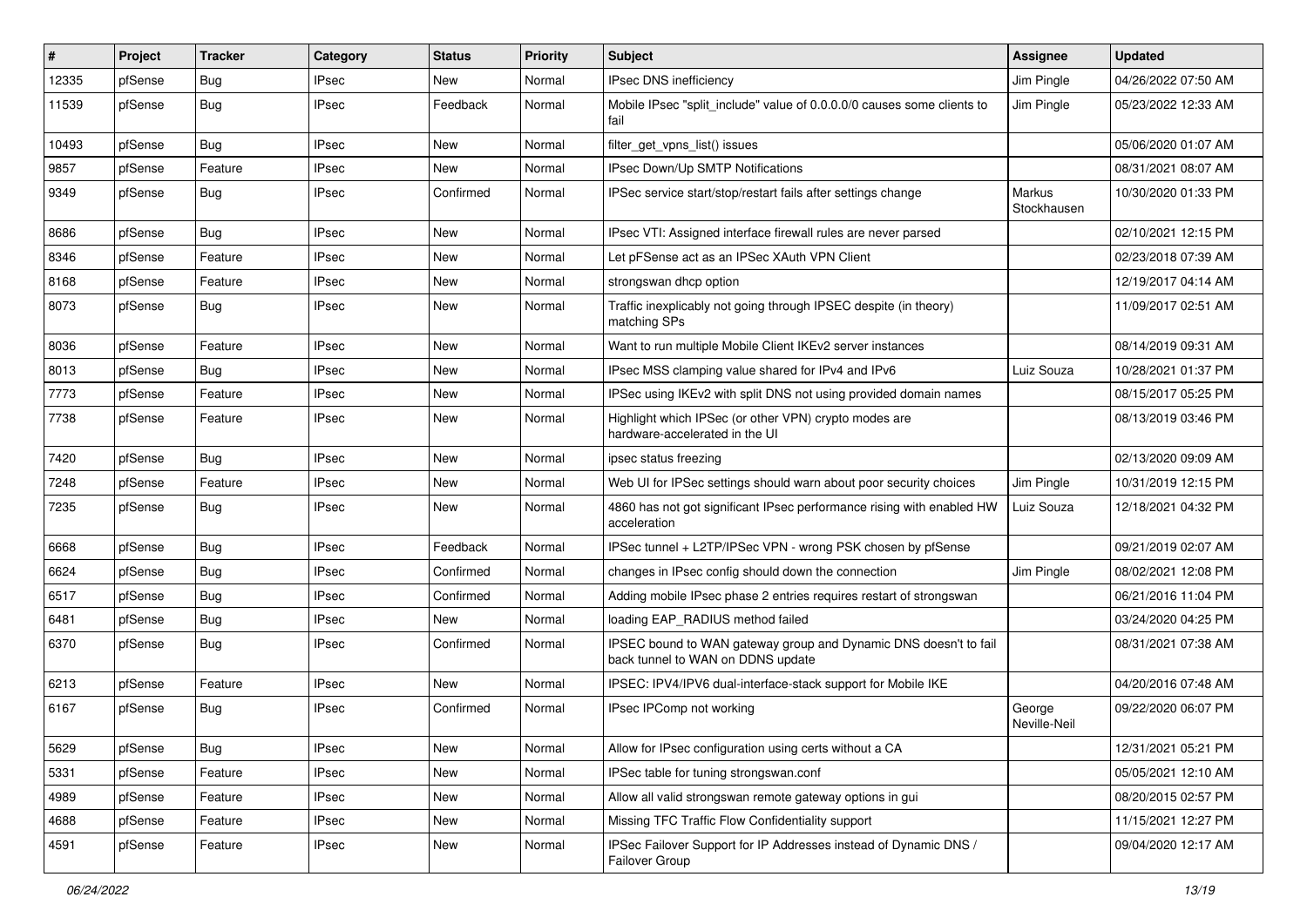| $\sharp$ | Project | <b>Tracker</b> | Category                                        | <b>Status</b> | <b>Priority</b> | <b>Subject</b>                                                                                 | <b>Assignee</b> | <b>Updated</b>      |
|----------|---------|----------------|-------------------------------------------------|---------------|-----------------|------------------------------------------------------------------------------------------------|-----------------|---------------------|
| 3312     | pfSense | Bug            | <b>IPsec</b>                                    | New           | Normal          | Gateway on IPsec rules is not functional in pf                                                 |                 | 01/28/2020 10:09 PM |
| 946      | pfSense | Feature        | <b>IPsec</b>                                    | <b>New</b>    | Normal          | Allow aliases to be used to define IPsec phase 2 networks                                      |                 | 04/21/2022 12:39 PM |
| 12938    | pfSense | Bug            | <b>IPv6 Router</b><br>Advertisements<br>(RADVD) | New           | Normal          | MaxRtrAdvInterval would allow stale DNS servers to be deleted faster                           |                 | 03/12/2022 09:37 AM |
| 8262     | pfSense | Feature        | IPv6 Router<br>Advertisements<br>(RADVD)        | New           | Normal          | Make each prefix flags configurable separately.                                                |                 | 01/16/2018 12:35 PM |
| 7737     | pfSense | <b>Bug</b>     | IPv6 Router<br>Advertisements<br>(RADVD)        | <b>New</b>    | Normal          | radvd error message                                                                            |                 | 08/13/2019 09:41 AM |
| 7303     | pfSense | <b>Bug</b>     | IPv6 Router<br>Advertisements<br>(RADVD)        | New           | Normal          | ipv6 connectivity lost on pfSense reboot                                                       |                 | 08/20/2019 12:23 PM |
| 6816     | pfSense | Feature        | IPv6 Router<br>Advertisements<br>(RADVD)        | New           | Normal          | Status and/or Diagnostics page for radvd                                                       |                 | 08/13/2019 02:35 PM |
| 6541     | pfSense | Bug            | IPv6 Router<br>Advertisements<br>(RADVD)        | <b>New</b>    | Normal          | IPv6 RAs always include on-link prefix; clients may not use DHCPv6<br>managed addresses        |                 | 08/13/2019 03:23 PM |
| 4470     | pfSense | Feature        | IPv6 Router<br>Advertisements<br>(RADVD)        | <b>New</b>    | Normal          | RA page in GUI                                                                                 |                 | 08/20/2019 12:20 PM |
| 3718     | pfSense | Feature        | IPv6 Router<br>Advertisements<br>(RADVD)        | New           | Normal          | radvd - enhancement proposal: ability to advertise routes and some<br>fixes - patches attached |                 | 03/22/2020 02:59 PM |
| 11761    | pfSense | Bug            | L <sub>2</sub> TP                               | New           | Normal          | L2TP/IPsec VPN : PPP LCP negotiation occurs before user<br>authentication                      |                 | 03/31/2021 04:52 AM |
| 7563     | pfSense | Feature        | L <sub>2</sub> TP                               | New           | Normal          | I2tp Suggestion: consider allowing IP/Subnet for the user.                                     |                 | 08/21/2019 10:52 AM |
| 6321     | pfSense | Bug            | L <sub>2</sub> TP                               | New           | Normal          | Problem with connecting I2tp over ipsec from android and windows                               |                 | 11/13/2020 11:01 AM |
| 1667     | pfSense | Bug            | L <sub>2</sub> TP                               | New           | Normal          | L2TP server does not respond properly from a CARP VIP                                          |                 | 12/11/2021 07:43 PM |
| 9453     | pfSense | Bug            | <b>LAGG Interfaces</b>                          | New           | Normal          | VLAN Interfaces on LAGG get orphaned at boot                                                   |                 | 08/21/2019 11:16 AM |
| 8335     | pfSense | Bug            | <b>LAGG Interfaces</b>                          | New           | Normal          | System hang with LACP downlink to UniFi switch                                                 |                 | 08/21/2019 11:18 AM |
| 4499     | pfSense | Feature        | LAGG Interfaces                                 | New           | Normal          | pfSense LAGG interfaces; unable to set speed and duplex for member<br>interfaces.              |                 | 08/21/2019 11:16 AM |
| 2504     | pfSense | Feature        | <b>LAGG Interfaces</b>                          | New           | Normal          | lagg enhancements                                                                              |                 | 01/08/2021 12:17 PM |
| 336      | pfSense | Feature        | <b>LAGG Interfaces</b>                          | New           | Normal          | Option to create lagg under assign interfaces                                                  |                 | 08/21/2019 11:16 AM |
| 12747    | pfSense | <b>Bug</b>     | Logging                                         | New           | Normal          | System log is filled by sshguard                                                               |                 | 05/03/2022 03:08 AM |
| 12625    | pfSense | Feature        | Logging                                         | New           | Normal          | Granular logging options for default firewall rules.                                           |                 | 12/21/2021 06:39 PM |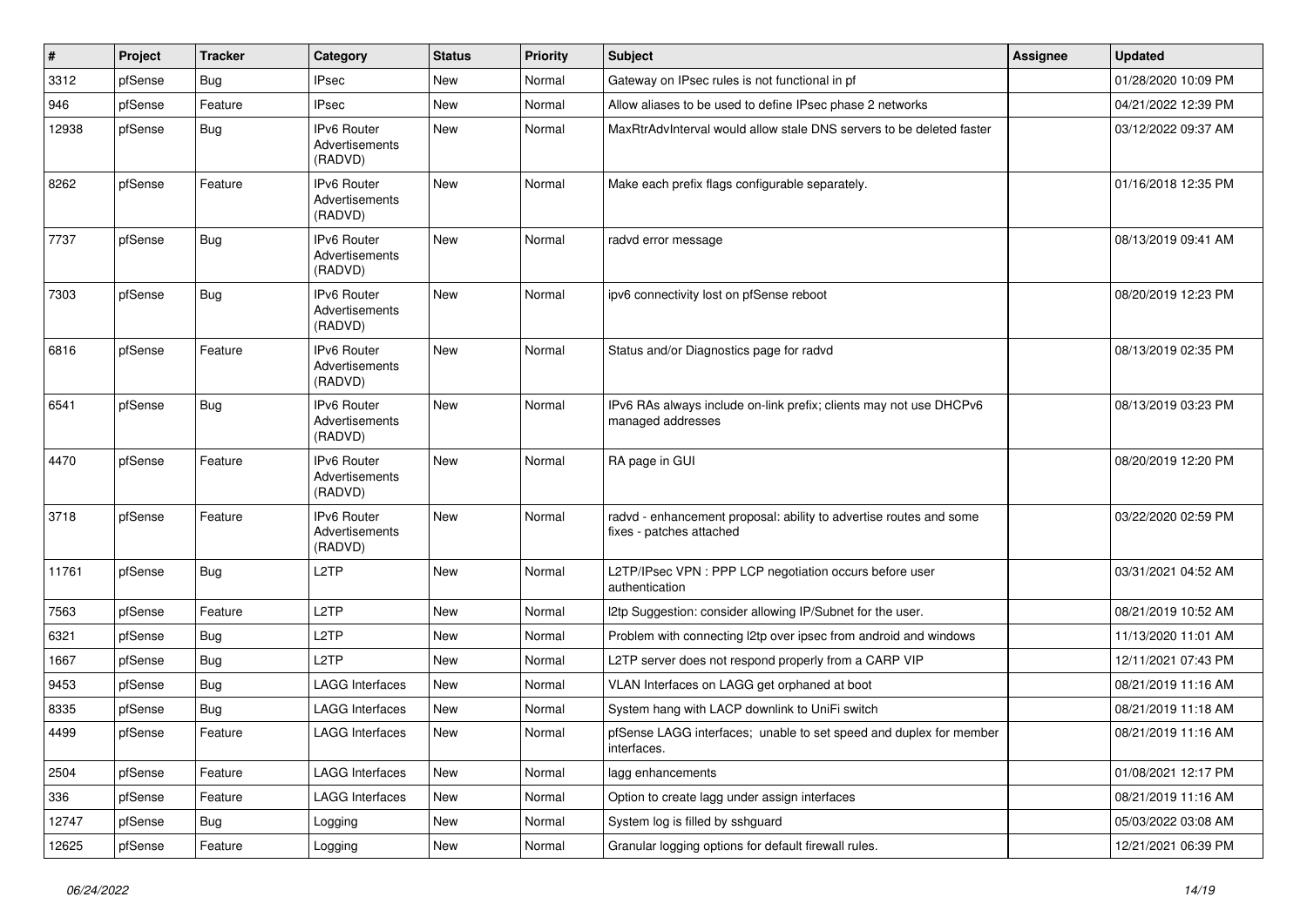| #     | Project | <b>Tracker</b> | Category              | <b>Status</b>                 | <b>Priority</b> | <b>Subject</b>                                                                                            | <b>Assignee</b> | <b>Updated</b>      |
|-------|---------|----------------|-----------------------|-------------------------------|-----------------|-----------------------------------------------------------------------------------------------------------|-----------------|---------------------|
| 12464 | pfSense | Bug            | Logging               | <b>Pull Request</b><br>Review | Normal          | Syslog Auth messages are sent as Emergency Level                                                          |                 | 05/17/2022 02:20 PM |
| 12056 | pfSense | Bug            | Logging               | New                           | Normal          | Filterlog says "Unknown Option %u"                                                                        |                 | 06/18/2021 05:51 AM |
| 11666 | pfSense | <b>Bug</b>     | Logging               | New                           | Normal          | GUI Firewall log search not parsing filter.log beyond hard coded limit                                    |                 | 03/12/2021 11:38 AM |
| 11324 | pfSense | Feature        | Logging               | New                           | Normal          | Separate syslog "Remote log servers" Parameters                                                           |                 | 01/27/2021 10:47 AM |
| 10581 | pfSense | Feature        | Logging               | New                           | Normal          | Provide ability to disable nginx access logging to remote syslog server                                   |                 | 05/21/2020 08:36 PM |
| 9060  | pfSense | Feature        | Logging               | New                           | Normal          | add rule name filtering field for firewall log viewer                                                     |                 | 08/14/2019 12:38 PM |
| 9038  | pfSense | Feature        | Logging               | New                           | Normal          | Live view of any log file                                                                                 |                 | 08/19/2019 02:55 PM |
| 8372  | pfSense | Feature        | Logging               | New                           | Normal          | add gui setting to adjust refresh rate for dynamic firewall logs                                          |                 | 08/14/2019 10:31 AM |
| 7800  | pfSense | Feature        | Logging               | New                           | Normal          | Add option for state logging                                                                              |                 | 08/13/2019 03:51 PM |
| 7476  | pfSense | Bug            | Logging               | New                           | Normal          | Dirty buffer used to build log messages?                                                                  |                 | 04/17/2017 09:51 PM |
| 1940  | pfSense | Todo           | Logging               | New                           | Normal          | Integrate rSyslogd                                                                                        |                 | 07/06/2018 02:11 PM |
| 7964  | pfSense | Bug            | Multi-WAN             | New                           | Normal          | Restart openvpn on gateway switching                                                                      |                 | 08/19/2019 12:35 PM |
| 3115  | pfSense | Feature        | Multi-WAN             | New                           | Normal          | Traffic shaping for multi WAN                                                                             |                 | 12/07/2015 02:20 PM |
| 1388  | pfSense | Feature        | Multi-WAN             | New                           | Normal          | 3G outbound failover connection with auto dial-up and hang-up                                             |                 | 08/21/2019 11:27 AM |
| 855   | pfSense | Feature        | Multi-WAN             | New                           | Normal          | Ability to selectively kill states on gateways recovery                                                   |                 | 03/11/2022 08:30 AM |
| 228   | pfSense | Feature        | Multi-WAN             | New                           | Normal          | Multi-WAN support with same gateway on multiple WANs                                                      |                 | 04/11/2015 01:10 AM |
| 9179  | pfSense | <b>Bug</b>     | <b>NAT Reflection</b> | New                           | Normal          | NAT reflection fix implemented for #8604 is causing WebUI and<br>XMLRPC to fail on slave                  |                 | 03/27/2020 08:01 PM |
| 8004  | pfSense | Bug            | <b>NAT Reflection</b> | New                           | Normal          | Error notice for a deleted NAT that had a RULE or an existing NAT<br>which is claimed to have no NAT port |                 | 10/24/2017 06:39 PM |
| 13224 | pfSense | Bug            | Notifications         | New                           | Normal          | Email notification flood when UPS (NUT) and WAN send notifications                                        |                 | 05/27/2022 01:58 AM |
| 12903 | pfSense | Feature        | <b>Notifications</b>  | New                           | Normal          | alternative authentication methods for email notifications?                                               |                 | 03/07/2022 07:52 AM |
| 10718 | pfSense | Feature        | <b>Notifications</b>  | New                           | Normal          | Email notifications - add new field to enter a from: name                                                 |                 | 07/01/2020 09:08 AM |
| 10325 | pfSense | <b>Bug</b>     | <b>Notifications</b>  | New                           | Normal          | System/Advanced/Notifications/E-Mail - SMTP Notification E-Mail auth<br>password Unexpected Bahaviour     |                 | 10/30/2020 08:17 AM |
| 8313  | pfSense | Bug            | <b>Notifications</b>  | New                           | Normal          | STARTTLS auto detection not working                                                                       |                 | 04/21/2022 12:39 PM |
| 4501  | pfSense | Feature        | Notifications         | New                           | Normal          | Allow email report to send multiple destination                                                           |                 | 02/06/2016 04:07 AM |
| 4128  | pfSense | Feature        | <b>Notifications</b>  | New                           | Normal          | Email notification webqui configuration                                                                   |                 | 11/18/2021 12:48 PM |
| 1506  | pfSense | Feature        | Notifications         | New                           | Normal          | Notifications should spool                                                                                |                 | 05/05/2011 12:58 PM |
| 10404 | pfSense | Feature        | <b>NTPD</b>           | New                           | Normal          | Consider using chrony for NTP services                                                                    |                 | 11/23/2021 06:59 PM |
| 8794  | pfSense | Feature        | <b>NTPD</b>           | New                           | Normal          | NTP authentiction                                                                                         | Tod L           | 08/05/2021 01:20 AM |
| 8149  | pfSense | Feature        | <b>NTPD</b>           | New                           | Normal          | <b>NTPsec</b>                                                                                             |                 | 10/11/2020 10:59 AM |
| 7287  | pfSense | Feature        | <b>NTPD</b>           | New                           | Normal          | NTP add support for ACTS ref clock                                                                        |                 | 10/12/2020 07:45 AM |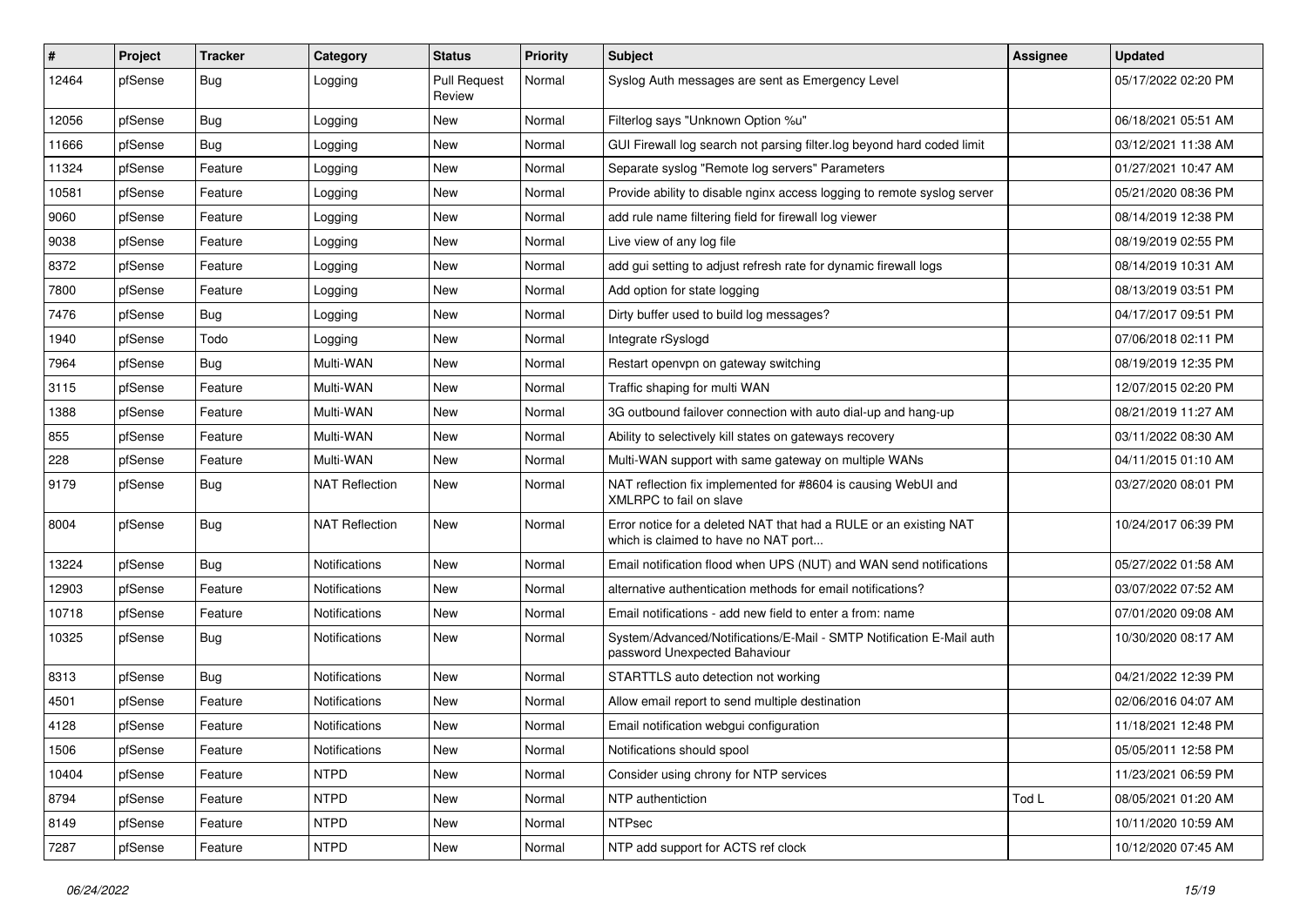| ∦     | Project | Tracker    | Category       | <b>Status</b>                 | <b>Priority</b> | <b>Subject</b>                                                                                                         | <b>Assignee</b>   | <b>Updated</b>      |
|-------|---------|------------|----------------|-------------------------------|-----------------|------------------------------------------------------------------------------------------------------------------------|-------------------|---------------------|
| 7201  | pfSense | Feature    | <b>NTPD</b>    | New                           | Normal          | NTP Support multiple GPS reference clocks                                                                              |                   | 04/27/2021 12:31 PM |
| 6604  | pfSense | Feature    | <b>NTPD</b>    | New                           | Normal          | Allow NTP server list to be overridden by DHCP/PPP                                                                     |                   | 08/13/2019 01:39 PM |
| 6569  | pfSense | Feature    | <b>NTPD</b>    | New                           | Normal          | Support Rockwell ZODIAC binary protocol (Jupiter receiver) for high<br>precision                                       | Jim Pingle        | 07/18/2016 11:45 AM |
| 6554  | pfSense | Feature    | <b>NTPD</b>    | New                           | Normal          | Reintroduce NTP mode7 for IEEE 1588 PTPd interop                                                                       |                   | 08/13/2019 01:40 PM |
| 4604  | pfSense | Bug        | <b>NTPD</b>    | New                           | Normal          | NTP time server entries may or may not work, depending upon<br>interfaces selected when configuring NTP service        |                   | 12/11/2021 07:59 PM |
| 13293 | pfSense | Feature    | OpenVPN        | <b>New</b>                    | Normal          | Option to set auth-gen-token in OpenVPN GUI                                                                            |                   | 06/21/2022 02:35 PM |
| 13267 | pfSense | <b>Bug</b> | <b>OpenVPN</b> | New                           | Normal          | dpinger continues to run on OpenVPN gateway after OpenVPN service<br>is stopped.                                       |                   | 06/12/2022 02:49 PM |
| 13243 | pfSense | Bug        | OpenVPN        | <b>Pull Request</b><br>Review | Normal          | OpenVPN status for multi-user VPN shows info icon to display RADIUS<br>rules when there are none to display            | Marcos<br>Mendoza | 06/19/2022 05:53 PM |
| 13091 | pfSense | Feature    | OpenVPN        | New                           | Normal          | RFE: Ability to specify the order of OpenVPN Authentication servers                                                    |                   | 04/22/2022 04:30 PM |
| 13090 | pfSense | <b>Bug</b> | <b>OpenVPN</b> | New                           | Normal          | OpenVPN: do not use legacy deprecated netbios settings                                                                 | Jim Pingle        | 04/22/2022 11:19 AM |
| 13089 | pfSense | <b>Bug</b> | OpenVPN        | New                           | Normal          | OpenVPN: fix some netbios options were preserved even if teh Netbios<br>option was unchecked                           | Jim Pingle        | 04/22/2022 11:06 AM |
| 13088 | pfSense | <b>Bug</b> | OpenVPN        | <b>New</b>                    | Normal          | OpenVPN Client Overrides: properly hide/show form fields                                                               | Jim Pingle        | 06/08/2022 09:15 AM |
| 13087 | pfSense | <b>Bug</b> | <b>OpenVPN</b> | New                           | Normal          | OpenVPN Server: hide WINS servers list when netbios option is<br>unchecked while WINS servers is checked               |                   | 04/22/2022 10:29 AM |
| 13085 | pfSense | Feature    | OpenVPN        | <b>Pull Request</b><br>Review | Normal          | OpenVPN: expose NBDD servers in GUI + fix GUI bugs                                                                     | Jim Pingle        | 04/22/2022 11:09 AM |
| 13009 | pfSense | Feature    | OpenVPN        | New                           | Normal          | Add option for multiple remote addresses to OpenVPN Client                                                             |                   | 03/31/2022 12:42 PM |
| 12927 | pfSense | <b>Bug</b> | OpenVPN        | New                           | Normal          | OpenVPN with OCSP enabled allows connections with revoked<br>certificates                                              |                   | 03/24/2022 08:22 AM |
| 12874 | pfSense | Feature    | OpenVPN        | New                           | Normal          | OpenVPN RADIUS Framed-Pool                                                                                             |                   | 02/25/2022 02:24 PM |
| 12563 | pfSense | <b>Bug</b> | <b>OpenVPN</b> | New                           | Normal          | OpenVPN server doesn't support Framed-IPv6-Address RADIUS<br>attribute                                                 |                   | 12/03/2021 11:19 AM |
| 12552 | pfSense | <b>Bug</b> | OpenVPN        | New                           | Normal          | "Pull DNS" option within OpenVPN client does not cause pfSense to<br>use DNS servers assigned by remote OpenVPN server |                   | 12/08/2021 08:45 AM |
| 12509 | pfSense | Bug        | OpenVPN        | New                           | Normal          | Deffered authentication does not work with auth-gen-token<br>external-auth or pusk "auth-token"                        |                   | 11/08/2021 04:01 AM |
| 12382 | pfSense | Regression | OpenVPN        | New                           | Normal          | Certificate Depth checking creates OpenVPN micro-outages every time<br>a user authenticates after 2.5.2 upgrade        |                   | 01/17/2022 04:17 AM |
| 12215 | pfSense | Regression | OpenVPN        | Feedback                      | Normal          | OpenVPN does not resync when running on a gateway group                                                                |                   | 12/22/2021 05:49 AM |
| 12121 | pfSense | Feature    | OpenVPN        | New                           | Normal          | Wider "local network(s)" fields in OpenVPN server configuration                                                        |                   | 07/19/2021 07:37 AM |
| 11925 | pfSense | <b>Bug</b> | OpenVPN        | New                           | Normal          | Calling-Station-Id always set to WAN IP                                                                                |                   | 05/14/2021 09:27 AM |
| 11778 | pfSense | Bug        | OpenVPN        | New                           | Normal          | OpenVPN uses 100% CPU after experiencing packet loss                                                                   |                   | 02/28/2022 07:38 AM |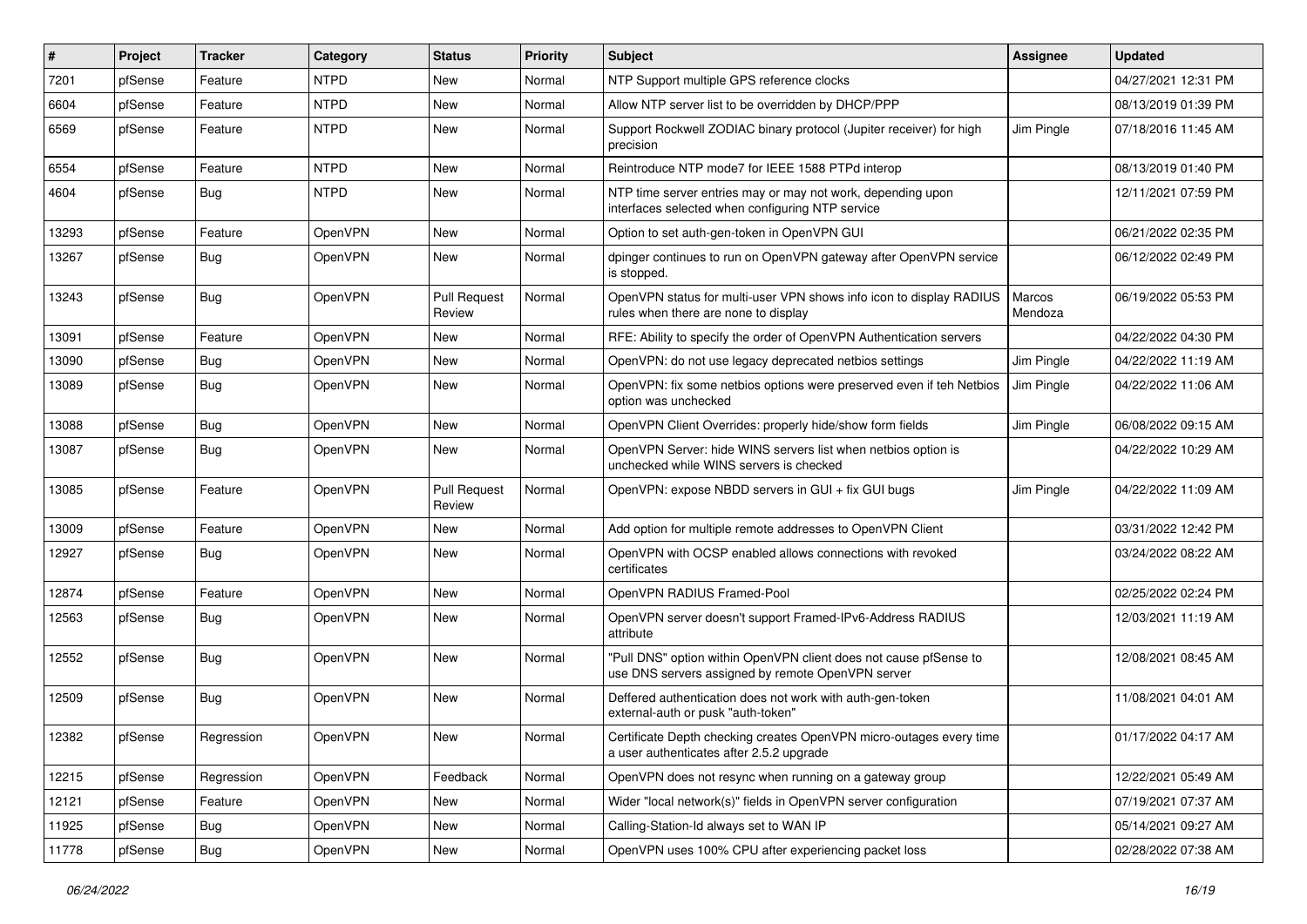| #     | Project | <b>Tracker</b> | Category                | <b>Status</b> | <b>Priority</b> | <b>Subject</b>                                                                                                    | Assignee      | <b>Updated</b>      |
|-------|---------|----------------|-------------------------|---------------|-----------------|-------------------------------------------------------------------------------------------------------------------|---------------|---------------------|
| 11715 | pfSense | Bug            | OpenVPN                 | New           | Normal          | OpenVPN MTU                                                                                                       |               | 03/22/2021 01:35 AM |
| 11625 | pfSense | Feature        | OpenVPN                 | New           | Normal          | Cisco-AVPair aliases support                                                                                      |               | 03/05/2021 12:35 AM |
| 11541 | pfSense | Bug            | OpenVPN                 | New           | Normal          | OpenVPN status does not work properly when set to TCP and<br>Concurrent Connections = 1                           |               | 03/02/2021 02:27 PM |
| 11503 | pfSense | Bug            | OpenVPN                 | New           | Normal          | Using multiple authentication backends on an OpenVPN server fails                                                 |               | 02/23/2021 12:23 PM |
| 10651 | pfSense | Feature        | <b>OpenVPN</b>          | New           | Normal          | Remove/replace deprecated OpenVPN options                                                                         |               | 06/10/2020 11:32 AM |
| 10311 | pfSense | Bug            | OpenVPN                 | New           | Normal          | Too low net.link.ifqmaxlen causes packet drop under load when using<br>OpenVPN inside bridge interface under load |               | 08/10/2021 03:10 AM |
| 9838  | pfSense | Feature        | <b>OpenVPN</b>          | New           | Normal          | PKCS11 support                                                                                                    |               | 10/20/2019 02:12 PM |
| 9156  | pfSense | Feature        | OpenVPN                 | New           | Normal          | OpenVPN: Add tickbox for 'nopool' directive                                                                       |               | 04/14/2020 01:45 PM |
| 8380  | pfSense | Bug            | <b>OpenVPN</b>          | New           | Normal          | OpenVPN RADIUS password length is not constant                                                                    | Jim Pingle    | 07/17/2020 11:46 AM |
| 8122  | pfSense | Bug            | OpenVPN                 | New           | Normal          | openypn client is unable to use OTP (temporary) passwords                                                         |               | 04/16/2018 09:28 AM |
| 7881  | pfSense | Feature        | OpenVPN                 | New           | Normal          | OpenVPN client - add support for multiple server entries                                                          |               | 08/14/2019 09:32 AM |
| 7779  | pfSense | Bug            | OpenVPN                 | New           | Normal          | Traffic crossing a site-to-site OpenVPN tunnel fails to fragment.                                                 |               | 06/02/2021 08:26 AM |
| 7286  | pfSense | Bug            | OpenVPN                 | Incomplete    | Normal          | OpenVPN client is unreliable when you have multiple tunnels                                                       |               | 08/19/2019 03:28 PM |
| 7281  | pfSense | Feature        | OpenVPN                 | New           | Normal          | OpenVPN: Add support for IPv6 dynamic prefix selection                                                            |               | 12/21/2017 08:56 PM |
| 6993  | pfSense | Bug            | OpenVPN                 | New           | Normal          | OpenVPN status error during CARP state transition                                                                 | James Webb    | 12/31/2021 05:44 PM |
| 5525  | pfSense | Feature        | OpenVPN                 | New           | Normal          | Add static routes for OpenVPN client remote peer addresses when<br>using non-default WANs                         |               | 11/25/2015 08:44 AM |
| 4010  | pfSense | Feature        | OpenVPN                 | New           | Normal          | OpenVPN always loads engines available on openssl                                                                 |               | 07/08/2016 10:29 PM |
| 3652  | pfSense | Feature        | OpenVPN                 | New           | Normal          | OpenVPN - Dynamic IPv6 Tunnel Network                                                                             |               | 03/20/2019 09:50 AM |
| 1434  | pfSense | Feature        | OpenVPN                 | New           | Normal          | Radius Accounting in OpenVPN                                                                                      |               | 05/04/2013 03:06 PM |
| 753   | pfSense | Feature        | OpenVPN                 | New           | Normal          | Add OpenVPN foreign option support                                                                                |               | 09/02/2019 10:38 AM |
| 12849 | pfSense | Bug            | <b>Operating System</b> | New           | Normal          | pfsync kernel crash on reboot                                                                                     | Mateusz Guzik | 02/22/2022 02:02 PM |
| 12547 | pfSense | Bug            | <b>Operating System</b> | Feedback      | Normal          | unsheduled system reboot/crash                                                                                    | Mateusz Guzik | 12/01/2021 01:20 PM |
| 12544 | pfSense | Bug            | <b>Operating System</b> | New           | Normal          | OpenSSH vulnerabilities                                                                                           |               | 12/04/2021 04:36 PM |
| 12259 | pfSense | Bug            | <b>Operating System</b> | New           | Normal          | Intel em NICs Suffering Performance Degradation on FreeBSD12                                                      |               | 02/25/2022 09:28 PM |
| 12144 | pfSense | Bug            | <b>Operating System</b> | In Progress   | Normal          | Bug in "df -t" filtering if two filesystems use the same mountpoint                                               | Mateusz Guzik | 09/10/2021 10:07 AM |
| 11232 | pfSense | Bug            | <b>Operating System</b> | New           | Normal          | Fix pfSense_fsync                                                                                                 |               | 01/08/2021 08:53 AM |
| 10980 | pfSense | Bug            | <b>Operating System</b> | New           | Normal          | rc.local is executed at login by rc.initial, and not at boot time.                                                |               | 10/19/2020 09:39 AM |
| 10671 | pfSense | <b>Bug</b>     | <b>Operating System</b> | New           | Normal          | pfsense 2.4.5_1 does not boot on Gen2 2012R2 HyperV VM                                                            |               | 05/09/2021 06:39 AM |
| 9942  | pfSense | Feature        | <b>Operating System</b> | New           | Normal          | Give pfSense the possibility to change the keyboard Layout for console<br>users                                   |               | 01/22/2021 02:33 AM |
| 9876  | pfSense | Feature        | <b>Operating System</b> | New           | Normal          | PFsense on KVM: Web interface hint to disable "Hardware Checksum<br>Offloading"                                   |               | 07/03/2020 07:11 AM |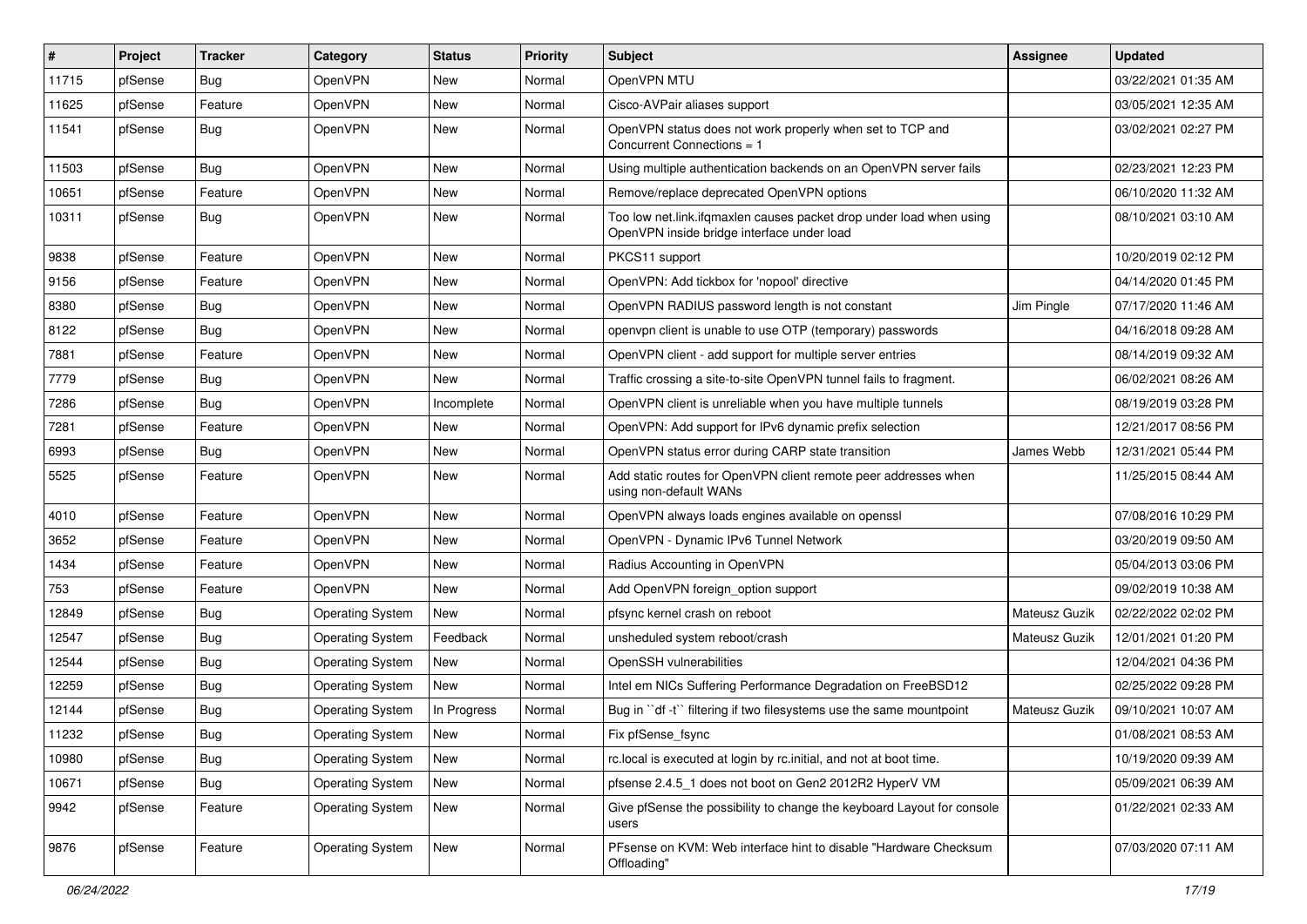| #     | Project | <b>Tracker</b> | Category                | <b>Status</b> | <b>Priority</b> | <b>Subject</b>                                                                                                   | <b>Assignee</b> | <b>Updated</b>      |
|-------|---------|----------------|-------------------------|---------------|-----------------|------------------------------------------------------------------------------------------------------------------|-----------------|---------------------|
| 8207  | pfSense | <b>Bug</b>     | <b>Operating System</b> | New           | Normal          | 2.4 cannot boot as a Xen VM with more than 7 NICs                                                                |                 | 11/28/2020 01:04 PM |
| 7783  | pfSense | Feature        | <b>Operating System</b> | New           | Normal          | Support for hosting VMs on pfSense using bhyve                                                                   |                 | 03/25/2022 11:53 AM |
| 7602  | pfSense | Feature        | <b>Operating System</b> | New           | Normal          | Auto-Create bootable USB for recovery                                                                            |                 | 08/13/2019 09:50 AM |
| 6580  | pfSense | <b>Bug</b>     | <b>Operating System</b> | Confirmed     | Normal          | Bridge with down member interface sends ICMP unreachables where it<br>shouldn't                                  |                 | 07/05/2016 05:40 PM |
| 6412  | pfSense | Feature        | <b>Operating System</b> | New           | Normal          | Add includedir directive for /var/etc/xinet.d to xinetd configuration                                            |                 | 08/13/2019 01:23 PM |
| 6228  | pfSense | Feature        | <b>Operating System</b> | New           | Normal          | Please provide a means for IGMPv3 and MLDv2 support                                                              |                 | 05/20/2020 03:21 PM |
| 6220  | pfSense | <b>Bug</b>     | <b>Operating System</b> | Confirmed     | Normal          | state mismatch with host-initiated traffic matching binat to IP not locally<br>assigned                          | Luiz Souza      | 06/08/2016 09:23 AM |
| 5619  | pfSense | Feature        | <b>Operating System</b> | New           | Normal          | Curl with ARES support                                                                                           |                 | 08/13/2019 02:56 PM |
| 4632  | pfSense | Feature        | <b>Operating System</b> | New           | Normal          | Support for Multipath TCP (MPTCP)                                                                                | Jim Thompson    | 03/01/2022 05:39 AM |
| 4479  | pfSense | <b>Bug</b>     | <b>Operating System</b> | New           | Normal          | Firewall rules won't match GRE interface after applying IPSEC transport   Luiz Souza<br>encryption on GRE tunnel |                 | 08/20/2021 08:46 AM |
| 4406  | pfSense | <b>Bug</b>     | <b>Operating System</b> | Confirmed     | Normal          | ALTQ problems with wireless cloned interfaces                                                                    | Luiz Souza      | 11/19/2015 12:06 AM |
| 4345  | pfSense | <b>Bug</b>     | <b>Operating System</b> | Confirmed     | Normal          | Traffic Shaping doesn't work with Xen netfront driver                                                            |                 | 12/31/2021 05:30 PM |
| 2335  | pfSense | Bug            | <b>Operating System</b> | New           | Normal          | IGMPProxy and CARP Results in System Instability Upon Reboot                                                     |                 | 07/19/2014 10:25 PM |
| 2117  | pfSense | Feature        | <b>Operating System</b> | New           | Normal          | 6RD support for ISPs like Swisscom                                                                               |                 | 08/22/2014 10:40 AM |
| 790   | pfSense | Feature        | <b>Operating System</b> | New           | Normal          | Advanced options for dnsclient (resolv.conf)                                                                     |                 | 04/21/2022 12:39 PM |
| 13054 | pfSense | Feature        | Package System          | New           | Normal          | Package plugin hook for web server configuration stanzas                                                         | Jim Pingle      | 04/12/2022 03:04 PM |
| 12875 | pfSense | Bug            | Package System          | New           | Normal          | Import zabbix-agent6 and zabbix-proxy6 from FreeBSD Ports                                                        |                 | 05/28/2022 06:50 PM |
| 12243 | pfSense | Todo           | Package System          | New           | Normal          | Implement "``plugin_interfaces()`"                                                                               |                 | 02/07/2022 03:50 AM |
| 11724 | pfSense | <b>Bug</b>     | Package System          | New           | Normal          | Packages unexpectedly removed when changing update branches                                                      |                 | 03/29/2021 08:09 AM |
| 10729 | pfSense | Bug            | Package System          | New           | Normal          | Certificate verification failed for pkg.freebsd.org                                                              |                 | 07/05/2020 01:12 AM |
| 10137 | pfSense | Feature        | Package System          | New           | Normal          | net-mgmt/arpwatch: Update to 3.0                                                                                 |                 | 12/30/2019 05:16 PM |
| 9574  | pfSense | Feature        | Package System          | New           | Normal          | Show changelog at package upgrade                                                                                |                 | 06/02/2019 04:35 AM |
| 8178  | pfSense | Feature        | Package System          | New           | Normal          | Allow setting attributes for form elements in package XML                                                        |                 | 12/09/2017 07:48 PM |
| 8177  | pfSense | <b>Bug</b>     | Package System          | New           | Normal          | "/xsl/package.xsl" is referenced in package XML files but not on the<br>firewall                                 |                 | 08/14/2019 09:56 AM |
| 8176  | pfSense | Bug            | Package System          | New           | Normal          | ./schema/packages.dtd -- referenced in *xml, but missing?                                                        |                 | 12/09/2017 06:52 PM |
| 7888  | pfSense | Feature        | Package System          | New           | Normal          | Add a button in package manager GUI to upgrade all packages                                                      |                 | 09/28/2017 05:50 AM |
| 7195  | pfSense | <b>Bug</b>     | Package System          | New           | Normal          | pkg_edit.php - < checkenablefields > tag has no effect on fields other<br>than checkbox/input                    |                 | 08/21/2019 09:15 AM |
| 7082  | pfSense | <b>Bug</b>     | Package System          | New           | Normal          | pkg_edit.php - impossible to use default_value with rowhelperfield                                               |                 | 08/21/2019 09:15 AM |
| 6500  | pfSense | Feature        | Package System          | New           | Normal          | Should be a way to determine which packages are available without<br>having to update/install                    |                 | 06/17/2016 05:34 PM |